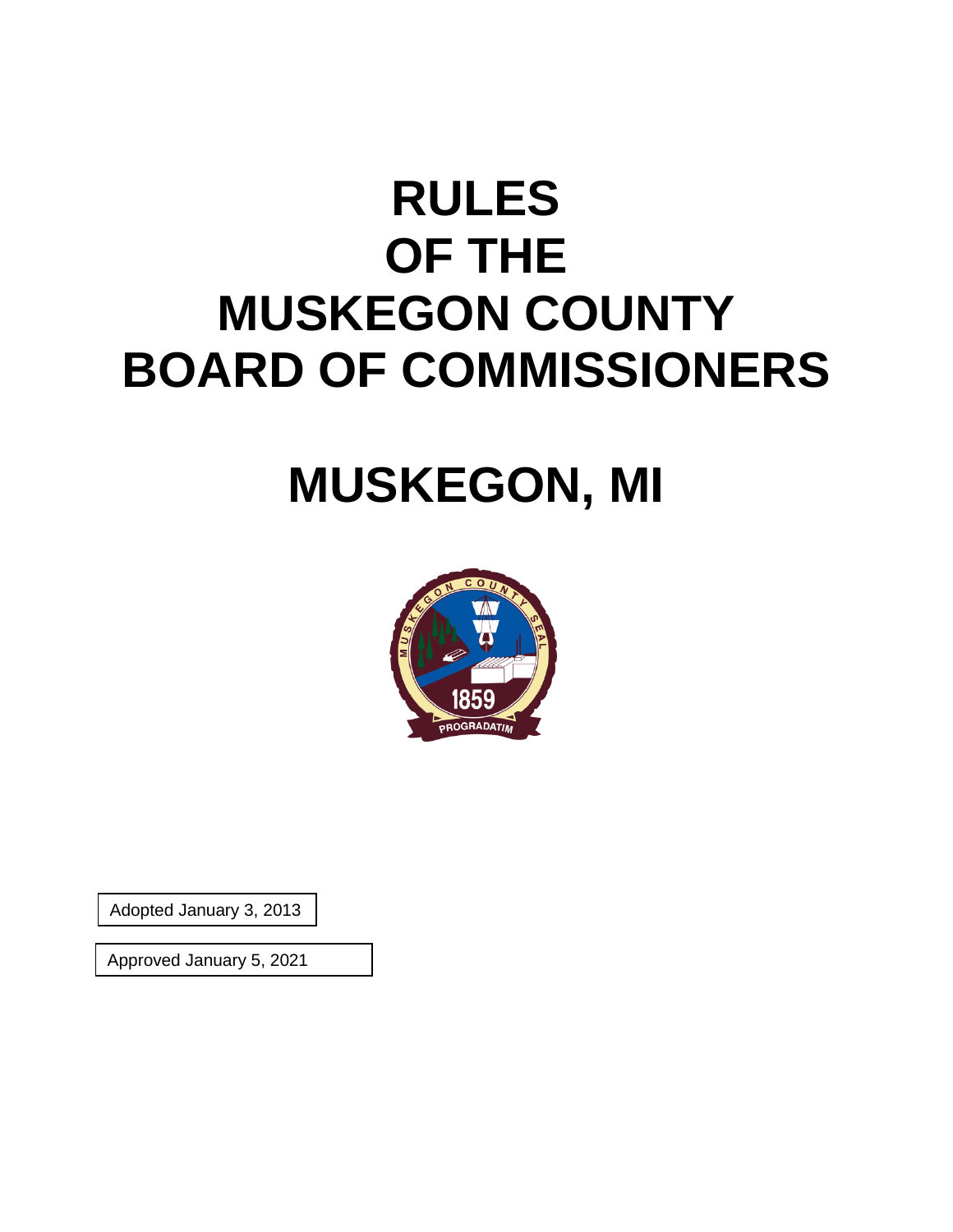## TABLE OF CONTENTS

## MISSION STATEMENT - Page 5 DEFINITIONS SECTION - Page 6

| RULE NO.       | SECTION NO.    | <b>TOPIC</b>                                              | PAGE NO.       |
|----------------|----------------|-----------------------------------------------------------|----------------|
|                |                | <b>MEETINGS</b>                                           | $\overline{7}$ |
|                | $\mathbf{1}$   | <b>Place of Meeting</b>                                   | $\overline{7}$ |
|                | $\overline{2}$ | <b>Notice Requirements</b>                                | $\overline{7}$ |
|                | 3              | <b>Organizational Meeting</b>                             | $\overline{7}$ |
|                | $\overline{4}$ | <b>Annual Meeting</b>                                     | 8              |
|                | 5              | <b>Special Meetings</b>                                   | 8              |
|                | 6              | <b>Emergency Meetings</b>                                 | 8              |
|                | 7              | <b>Regular Meetings</b>                                   | 9              |
|                | 8              | Open Meetings Act                                         | 10             |
|                | 9              | <b>Public Comment</b>                                     | 10             |
|                | 10             | <b>Closed Sessions</b>                                    | 11             |
|                | 11             | <b>Purpose for Closed Sessions</b>                        | 11             |
|                | 12             | <b>Closed Session Decorum</b>                             | 11             |
|                | 13             | Notice of Meetings                                        | 11             |
|                | 14             | <b>Public Hearings</b>                                    | 11             |
|                | 15             | <b>Cancellation of Meeting</b>                            | 11             |
|                | 16             | Quorum                                                    | 12             |
|                | 17             | Adopt a Budget                                            | 12             |
| $\mathsf{II}$  |                | <b>BOARD OFFICERS</b>                                     | 13             |
|                | 1              | Chairperson                                               | 13             |
|                | $\overline{2}$ | <b>Vice-Chairperson Duties</b>                            | 13             |
| $\mathbf{III}$ |                | <b>ORDER OF BUSINESS</b>                                  | 14             |
| IV             |                | <b>MANNER OF VOTING &amp; MAJORITY</b><br><b>REQUIRED</b> | 16             |
|                | 1              | <b>Roll Call Vote</b>                                     | 16             |
|                | $\overline{2}$ | <b>Majority Vote</b>                                      | 16             |
|                | 3              | Procedure for Taking a Roll Call Vote                     | 16             |
|                | 4              | Abstention/Obligation to Vote                             | 16             |
|                | 5              | Recording Names and Votes of<br>Members                   | 16             |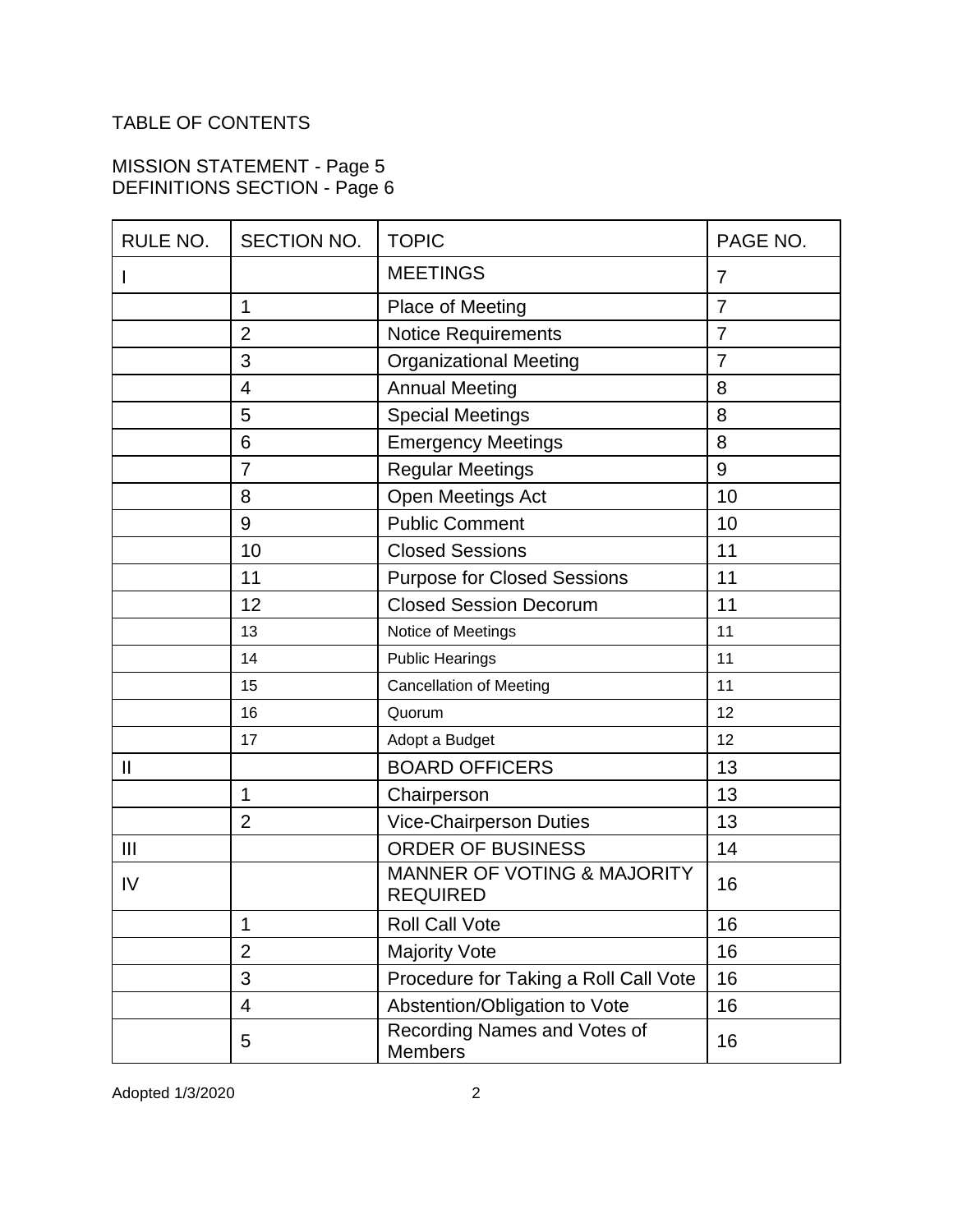| V    |                | <b>RIGHTS AND DUTIES OF</b><br><b>MEMBERS</b>                                       | 17 |
|------|----------------|-------------------------------------------------------------------------------------|----|
|      | $\mathbf{1}$   | Duties of the Board                                                                 | 17 |
|      | $\overline{2}$ | Addressing the Chairperson                                                          | 17 |
|      | $\overline{4}$ | Multiple Speakers Seeking the Floor                                                 | 17 |
|      | 5              | Interruptions                                                                       | 17 |
|      | 6              | Call to Order                                                                       | 17 |
|      | $\overline{7}$ | <b>Chairperson Votes</b>                                                            | 17 |
|      | 8              | <b>Speaking During Roll Call Vote</b>                                               | 17 |
| VI   |                | MOTIONS, RESOLUTIONS,<br>PROCLAMATIONS & TRIBUTES                                   | 17 |
|      | $\mathbf{1}$   | <b>Motions &amp; Seconds</b>                                                        | 18 |
|      | $\overline{2}$ | Resolutions, Proclamation and<br><b>Tribute Requests Time for Action</b>            | 18 |
|      | 3              | <b>Order of Motions</b>                                                             | 18 |
|      | 4              | <b>Further Information</b>                                                          | 19 |
|      | 5              | <b>Motions for Reconsideration</b>                                                  | 19 |
|      | 6              | Motions to Rescind or Amend                                                         | 19 |
|      | $\overline{7}$ | Division of the Question                                                            | 20 |
|      | 8              | Appeal Decision of the Chair                                                        | 20 |
| VII  |                | CONFLICT OF INTEREST                                                                | 21 |
|      | 1              | <b>General Conflicts of Interest</b>                                                | 21 |
|      | 1              | Contracts with the County                                                           | 22 |
| VIII |                | <b>COMMITTEES</b>                                                                   | 22 |
|      | $\mathbf{1}$   | <b>Standing Committees</b>                                                          | 22 |
|      | $\overline{2}$ | <b>Special Committees</b>                                                           | 24 |
|      | 3              | <b>Committee Procedure</b>                                                          | 24 |
|      | $\overline{4}$ | <b>Board Liaison Appointments</b>                                                   | 24 |
|      | 5              | <b>Ad Hoc Committees</b>                                                            | 25 |
| IX   |                | <b>SCOPE AND PARLIAMENTARY</b><br><b>PROCEDURE</b>                                  | 26 |
| X    |                | AMENDMENTS TO MUSKEGON<br><b>COUNTY BOARD RULES</b>                                 | 27 |
| XI   |                | <b>AGENDA &amp; MINUTES</b>                                                         | 28 |
| XII  |                | <b>GOVERNING CLAIMS FOR</b><br>PERSONAL EXPENSES<br><b>INCURRED IN THE OFFICIAL</b> | 29 |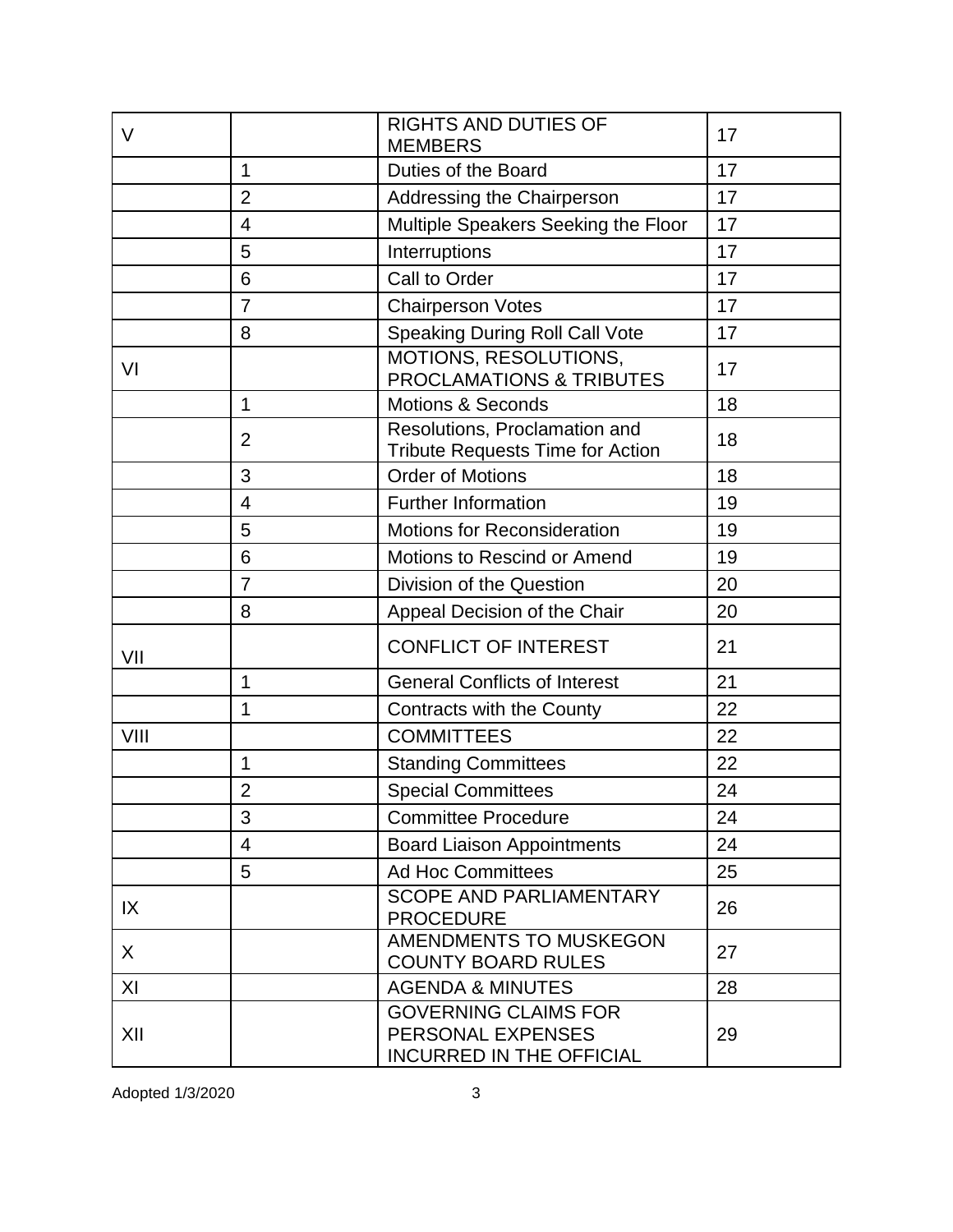|     |   | CONDUCT OF COUNTY BUSINESS                                  |    |
|-----|---|-------------------------------------------------------------|----|
|     |   | Payment/Reimbursement of County<br><b>Business Expenses</b> | 29 |
|     |   | <b>Rules and Regulations</b>                                | 30 |
|     | 3 | Reimbursement                                               | 32 |
|     | 4 | <b>Travel Expense Vouchers</b>                              | 33 |
|     | 6 | Conferences                                                 | 33 |
| XII |   | POLITICAL ACTIVITY                                          | 34 |

86083:00006:5895773-1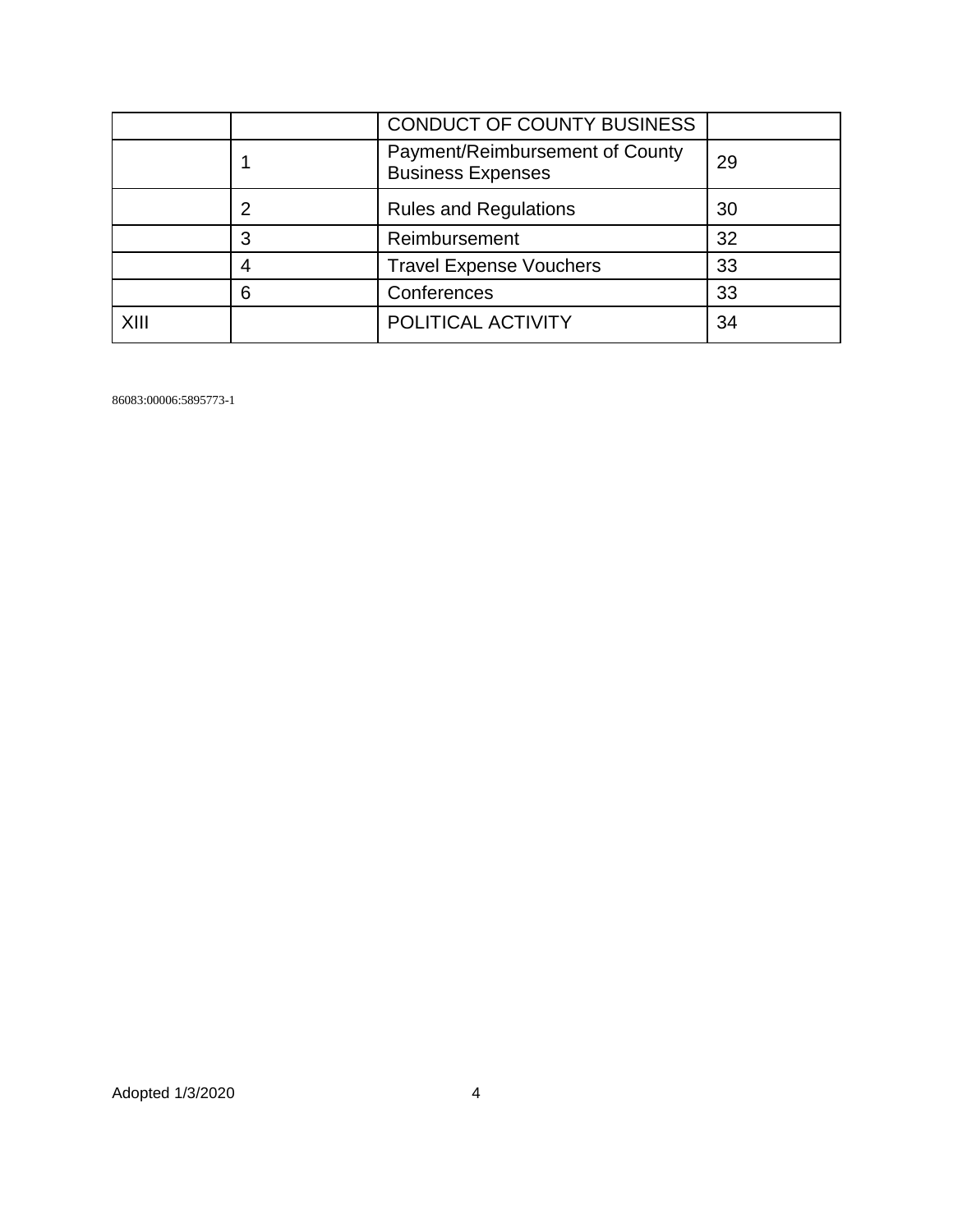## MUSKEGON COUNTY

## MISSION STATEMENT

Muskegon County government serves the community interests of its citizens through the process of representation and proactive local government. The county delivers its many services with fiscal responsibility and appreciation of the community's rich diversity, while protecting its environmental resources and promoting the quality of life. Muskegon County government strives to maintain the highest standard of conduct, service and collaboration in its county-wide leadership role.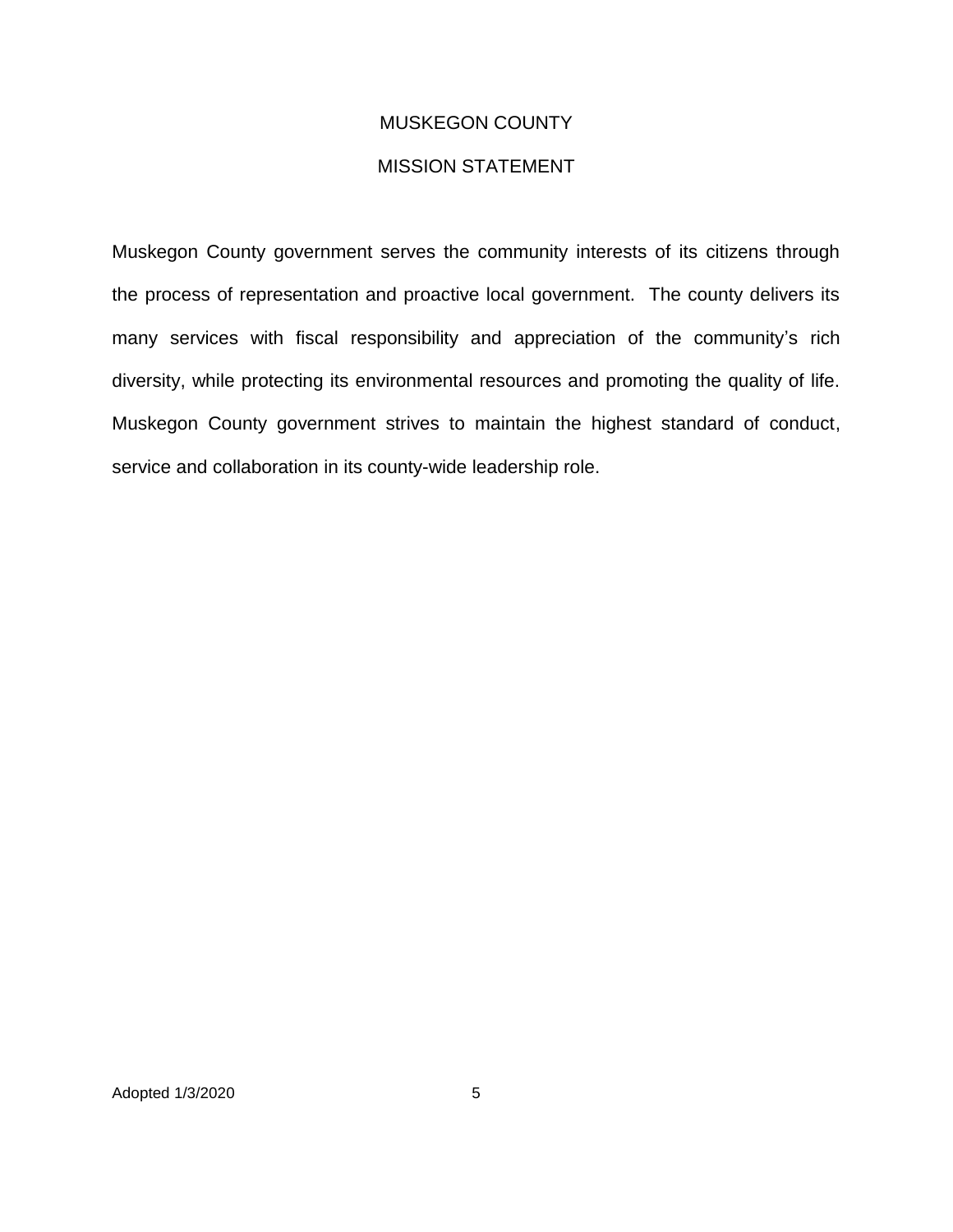## DEFINITIONS SECTION

- A. "Ad Hoc Committee" shall mean a committee that is not a standing committee or special committee, and as further described in Rule XVI, Section 4.
- B. "Annual Meeting" shall mean the meeting held after September 14<sup>th</sup> but before October 16<sup>th</sup>, and as set forth in Rule I, Section 4.
- C. "Board" or "Board of Commissioners" shall mean the Muskegon County Board of Commissioners.
- D. "Closed Session" shall mean that part in a meeting that is not open to the public, the purpose of which is permitted under the Open Meetings Act, and more specifically described in Rule I, Sections 8 and 9.
- E. "Majority Vote" and "Simple Majority" shall mean more than 50% of the members present, unless the law requires more than 50% of members elected and serving shall be required.
- F. "Organizational Meeting" shall mean the first meeting of the calendar year, and as further described in Rule I, Section 3.
- G. "Special Committee" shall mean a committee established by the Chairperson and Board of Commissioners for a specific purpose and limited length of time, as set forth in Rule XIV, Section 2.
- H. "Special Meeting" shall mean a meeting that is not a regularly scheduled meeting of the Commission or Committee, but is called according to Rule I, Section 5.
- I. "Standing Committee" shall mean a committee of the County Board of Commission as established in Rule XIV, Section 3, and as may be added or changed by the Board at a later date. References to committee, except in Rule XIV, Sections 2 and 4, and as expressly stated otherwise, shall mean Standing Committee.
- J. "Quorum" A majority of the commissioners elected and serving shall constitute a quorum for the transaction business of the county, provided that any number may adjourn from day-to-day.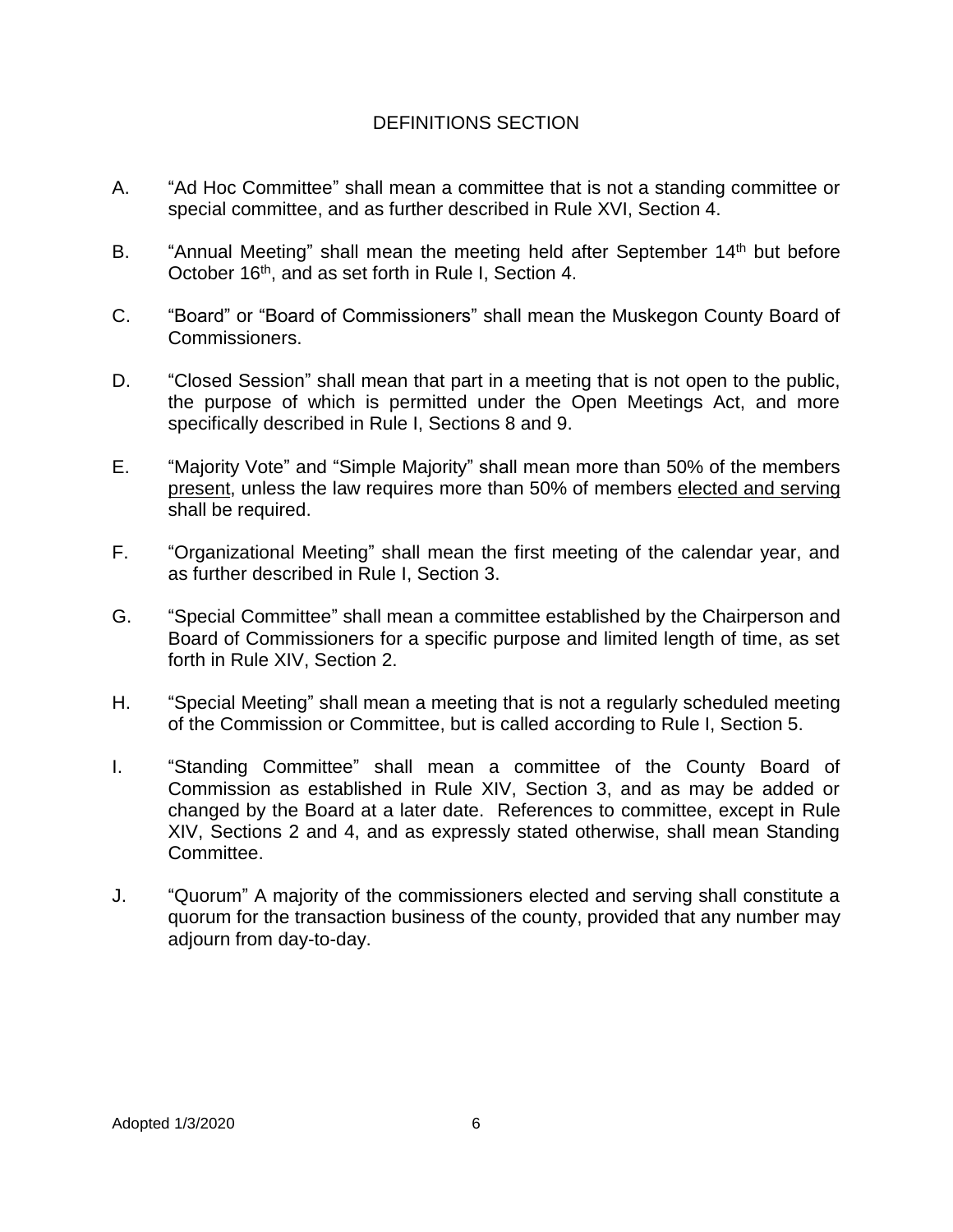## RULES OF THE MUSKEGON COUNTY BOARD OF COMMISSIONERS

## RULE 1 - MEETINGS

## Section 1 - Place of Meeting

All meetings of the Board of Commissioners shall be held in the Commissioner Chambers at the Hall of Justice or at such other place open to the public as the Board shall determine, provided advance notice is given as required by law.

## Section 2 – Notice Requirements

A public notice for any meeting shall always contain the name of Board of Commissioners or the Committee to which the notice applies, its telephone number if one exists and its address. A public notice shall always be posted at Board of Commissioner's or Committee's principal office, the Board of Commissioner website homepage and any other locations considered appropriate by the public body. Cable television may also be utilized for purposes of posting public notice.

## Section 3 - Organizational Meeting

The Board of Commissioners shall convene and hold its Organization first meeting at the first meeting of the year, which shall be 3:30 PM on the second business day after January 1 of each year. This meeting shall be known as the Organizational Meeting and the County Clerk shall preside at the beginning of the Organizational Meeting. The Board shall transact such business at the Organizational Meeting as shall be provided by these Rules and laws of the State of Michigan according to the following agenda:

- A. The County Clerk, or designee as provided by law, shall administer the oath of office to the commissioners, if the oath has not been previously administered.
- B. These Rules shall then be adopted by resolution.
- C. The election of the chairperson shall take place in accordance with the following procedure:
	- 1. The County Clerk shall call for nominations for the office of chairperson. Nominations shall be are closed when voted on by the majority or when only one person is nominated. The County Clerk shall record the names and votes for chairperson by roll call vote or by secret ballot if requested. The County Clerk shall tally the votes of the secret ballots. When one nominee receives a majority of the votes of the members elected and serving, that nominee shall be the chairperson. (Pursuant to MCL 46.3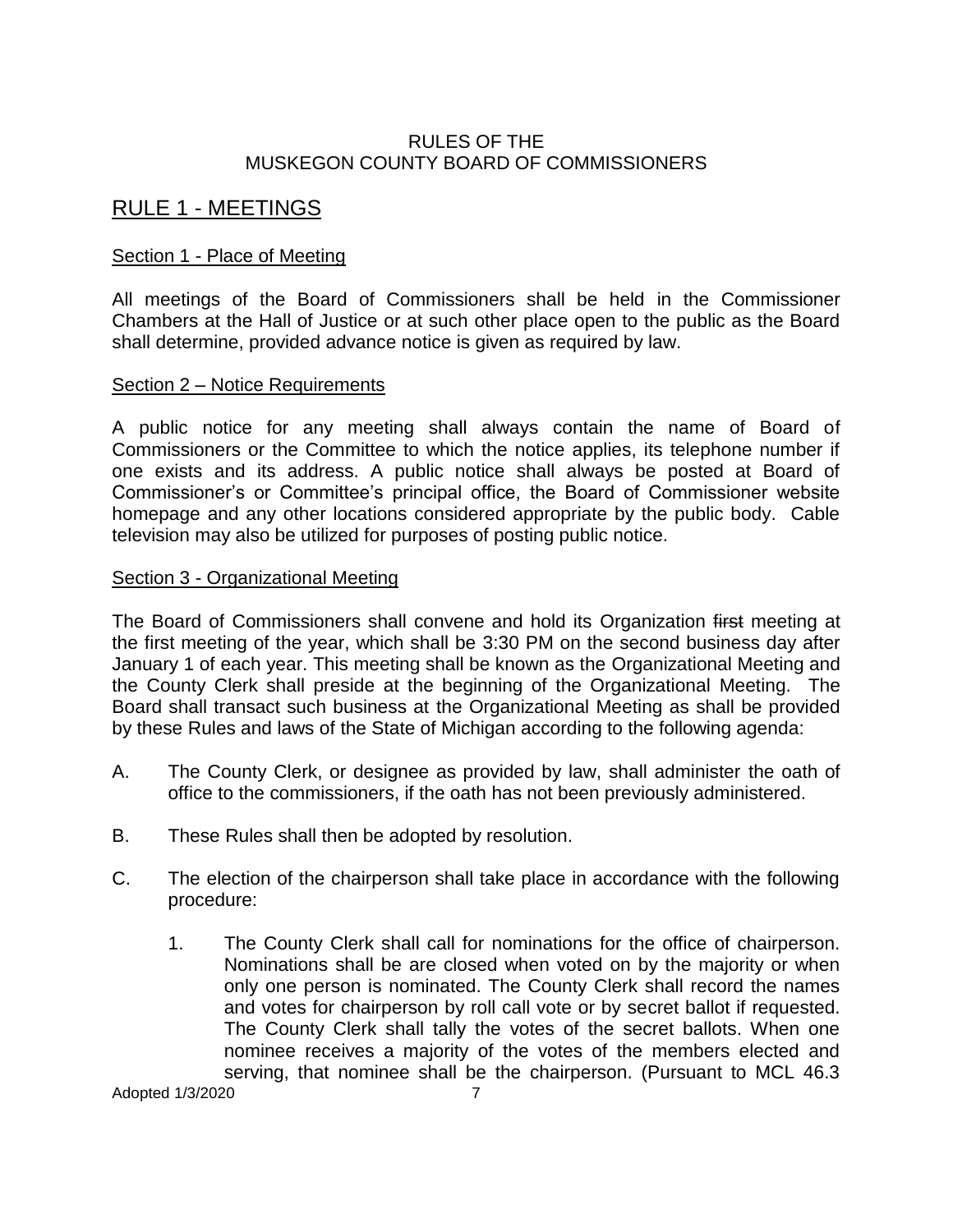and MCL 46.3).

2. After the election, the newly elected chairperson shall preside over the remainder of the Organizational Meeting and proceed with the election to the office of vice-chairperson, following the procedure set forth in Section 3.3(a) above. The selection of vice-chairperson shall be by voice vote or roll call vote.

## Section 4 - Annual Meeting

The commissioners of this county shall meet annually for the transaction of business as a county board of commissioners. The annual meeting of the County Board of Commissioners shall be held each year after September 14, but before October 16. When the term, October session, or other term used to designate the annual meeting, is used, it shall be construed to mean the annual meeting required by this section. The annual meeting of the County Board of Commissioners shall be held where regular meetings of the County Board of Commissioners are held or at a place in the County that the County Clerk selects with approval of the Board of Commissioners. (MCL 46.1, Section 1. (1).)

## Section 5 - Special Meetings

The County Board of Commissioners may also hold special meetings, when necessary, at the times and places it finds convenient and may adjourn from time to time as it considers necessary.

Special meetings of the Board of Commissioners may be called by at least one-third of the Commissioners. A request for a special meeting must be made (in writing), and addressed to the County Clerk, specifying the time, date, place and purpose of the meeting. The County Clerk, in coordination with the Administration Office will inform the Commissioners of said Special meeting by providing notice (personally delivered or email delivery) at least 18 hours before the meeting. Notice to the public of the time, date and place of the special meeting shall be provided at least 18 hours in advance by posting the notice at the County's or Committee's principle office as required by the Open Meetings Act and if the County directly or indirectly maintains an official internet presence that includes monthly or more frequent updates of public meeting agendas or minutes, on a portion of the website that is fully accessible to the public. The public notice on the website shall be included on either the homepage or on a separate webpage dedicated to public notices for non-regularly scheduled public meetings and accessible via a prominent and conspicuous link on the website's homepage that clearly describes its purpose for public notification of those non-regularly scheduled public meetings.

Adopted 1/3/2020 8 Special meetings of any Committee may be called by the Committee Chairperson,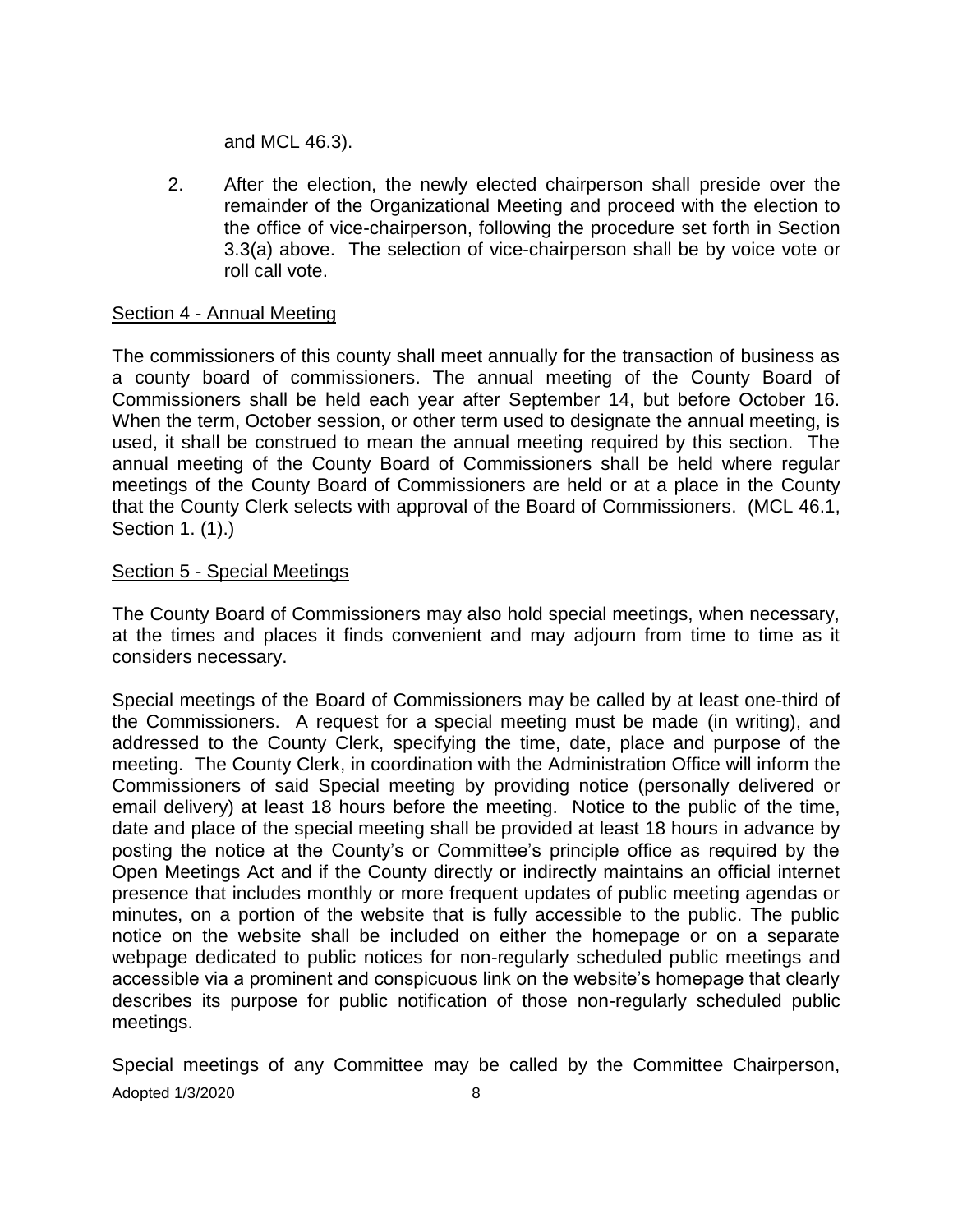specifying the time, date, place and purpose of the meeting. The Administration Office will inform the Committee members and the Commissioners of said Special Committee meeting. Notice to the public of the time, date, place and purpose of the special meeting of the Committee shall be provide at least 18 hours in advance of the special meeting as required by the Open Meetings Act.

## Section 6 – Emergency Meetings

The Board of Commissioners may meet in emergency session in the event of a severe and imminent threat to the health, safety, or welfare of the public when 2/3 of the Board members serving on the Board of Commissioners decide that delay would be detrimental to efforts to lessen or respond to the threat. However, if the Board of Commissioners holds an emergency public meeting that does not comply with the 18 hour posted notice requirement, it shall make paper copies of the public notice for the emergency meeting available to the public at that meeting. The notice shall include an explanation of the reasons that the Board of Commissioners cannot comply with the 18 hour posted notice requirement. The explanation shall be specific to the circumstances that necessitated the emergency public meeting, and the use of generalized explanations such as "an imminent threat to the health of the public" or "a danger to the public welfare and safety" does not meet the explanation requirements of this subsection. If Board of Commissioners directly or indirectly maintains an official internet presence that includes monthly or more frequent updates of public meeting agendas or minutes, it shall post the public notice of the emergency meeting and its explanation on its website in the manner described for an internet posting for a special meeting. Within 48 hours after the emergency public meeting, the Board of Commissioners shall send and file official correspondence with the County Clerk that shall include the public notice of the meeting with explanation. Compliance with the notice requirements for emergency meetings in the Open Meetings Act does not create, and shall not be construed to create, a legal basis or defense for failure to comply with other provisions of this Act and does not relieve the Board of Commissioners from the duty to comply with any provision of the OMA.

## Section 7 - Regular Meetings

Regular meetings of the Board of Commissioners are held at the time set by motion of the Muskegon County Board of Commissioners at their first regular meeting of the calendar or fiscal year, in the Commission Chambers located on the fourth floor of the Hall of Justice except for conflicts with legal holidays or other potential conflicts that may arise. For regular meetings, there shall be posted within 10 days after the first meeting at which the resolution was approved, a public notice stating the dates, times, and places of its regular meetings. If there is a change in the schedule of regular meetings, there shall be posted within 3 days after the meeting at which the change is made, a public notice stating the new dates, times, and places of its regular meetings. Section 8 - Open Meetings Act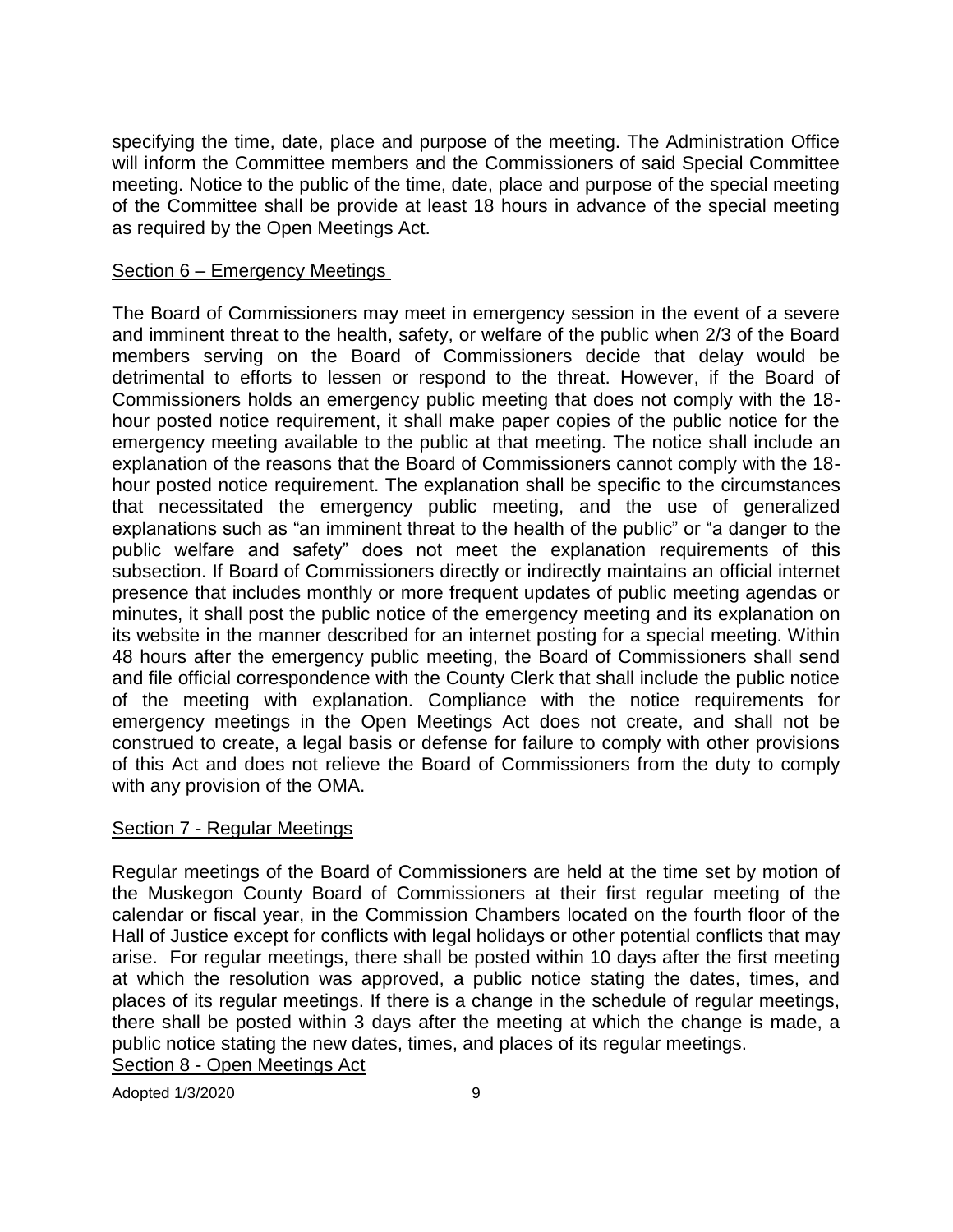All meetings of the County Board or committees thereof shall be open to the public, except for sessions closed as hereinafter provided in accordance with the OMA. Members of the County Board or its committees shall remain cognizant of the strictures of the OMA when using e-mail, and shall not deliberate toward or render a decision on matters of public policy through e-mail.

## Section 9 – Public Comment

In order to preserve order and decorum in the Board Room of the Muskegon County Board of Commissioners, the following items will be observed:

- A.) Members of the public may not obstruct the vision of members of the Board or prevent members of the Board from observing the public.
- B.) Persons in the audience will refrain from behavior which causes a breach of the peace.
- C.) Public Comment is comment only, not question and answers. The Commissioners will refrain from engaging with speakers/members of the audience.
- D.) Speakers shall address all comments to the chairperson of the County Board and not to individual Commissioners or to the audience.
- E.) Each speaker shall provide his or her name and residence at the time of his or her public comment.
- F.) Each speaker shall be limited to two (2) minutes per meeting.
- G.) Each speaker may speak only one time during each call to the public and may not "split" the two minute time period during a single call to the public.
- H.) No speaker may "assign" his or her time to another person.
- I.) Groups are encouraged to designate one or more individuals to speak on their behalf to avoid duplicative comments. However, there is no requirement to make such designation.

Section 10 - Closed Sessions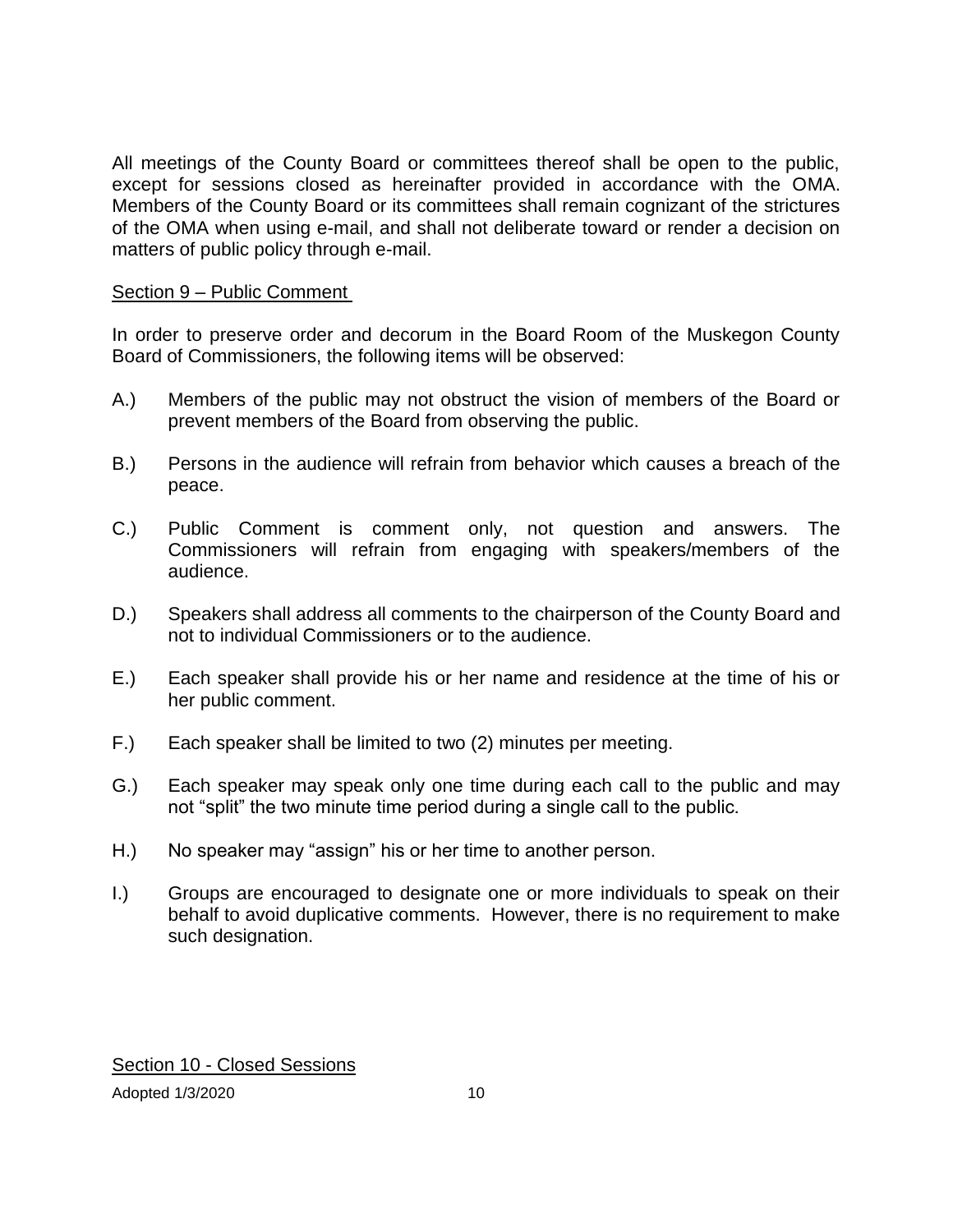Closed Sessions of the Muskegon County Board of Commissioners and any committees shall be conducted in accordance with the OMA as amended from time to time.

## Section 11 - Purpose for Closed Sessions

Meetings in closed sessions of this Board, or any other committee, commission, or other county boards may only be held according to the OMA<sub>7</sub> as amended from time to time.

## Section 12 – Closed Session Decorum

Preserving confidentiality in a closed session promotes effective and open discussion. Disclosure of information from that session violates the trust that allows for open discussion and free exchange of ideas among board members during closed session. Even if the matter discussed is no longer confidential (acted on in open session), confidential information discussed in closed session must stay confidential. Disclosure of closed session information is a violation of the OMA and a breach of the member's fiduciary duty.

## Section 13 - Notice of Meetings

All meetings of the Board and its committees, statutory boards and commissions shall be posted in accordance with the law, and also posted on the County of Muskegon's website.

## Section 14 - Public Hearings

The Board of Commissioners may, from time to time, hold public hearings as required by regulation, statute or funding source. The department head seeking a public hearing shall submit their request via a motion to the Administrator for submission to the Committee or Board of Commissioners for approval. The request from the department head will include such information as necessary for the Board to make its decision.

## Section 15 – Cancellation of Meeting

## A. PROCEDURE

The County Board Chair, after consulting with the Committee Chair and Board Vice-Chair, may cancel a meeting for any reason and pursuant to that cancellation, take the following steps:

Adopted 1/3/2020 11 1. Send out an e-mail alert, or contact by any available means, all members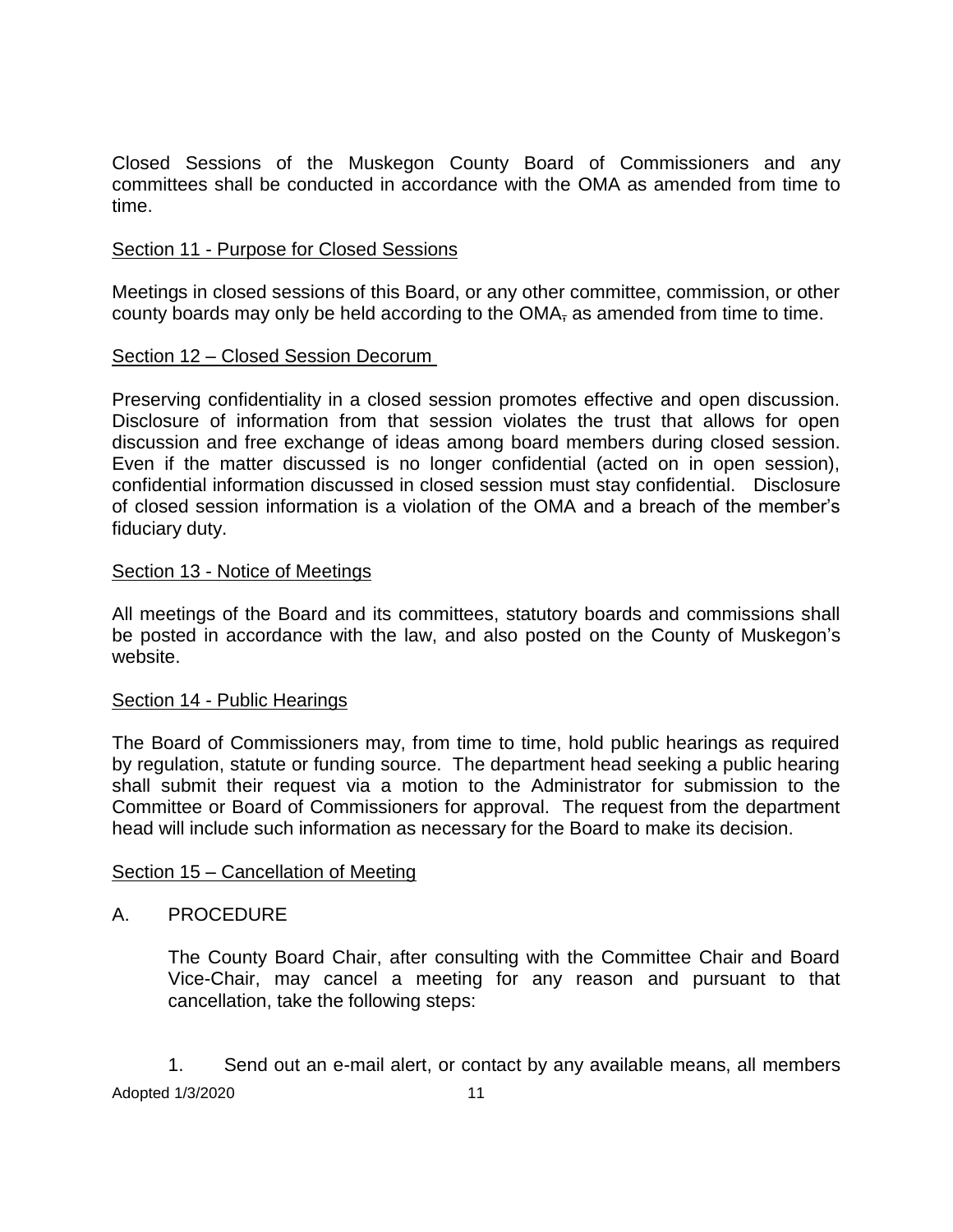of the Muskegon County Board of Commissioners and affected staff;

- 2. Post a cancellation notice on the Muskegon County website;
- 3. Contact available media outlets with the notice and ask them to broadcast the notice.
- 4. If the meeting is rescheduled, a public notice stating the date, time and place of the rescheduled meeting shall be posted at least 18 hours before the meeting.

## B. CITIZEN CONTACT

While it is the policy of the Muskegon County Board of Commissioners to notify the public of a cancellation by any and all means available to it, citizens are urged in times of inclement weather to either visit the Muskegon County website at https.//www.co.muskegon.mi.us/229/Administration or contact the Administrator's Office at 231-724-6520 to confirm meeting dates and times.

#### Section 16 – Quorum

The quorum of the Board or Committee for any meetings shall be the majority of Board or committee members who are elected and serving.

#### Section 17 – Adopt of Budget

The County Board of Commissioners shall adopt its annual budget at the last meeting of the fiscal year.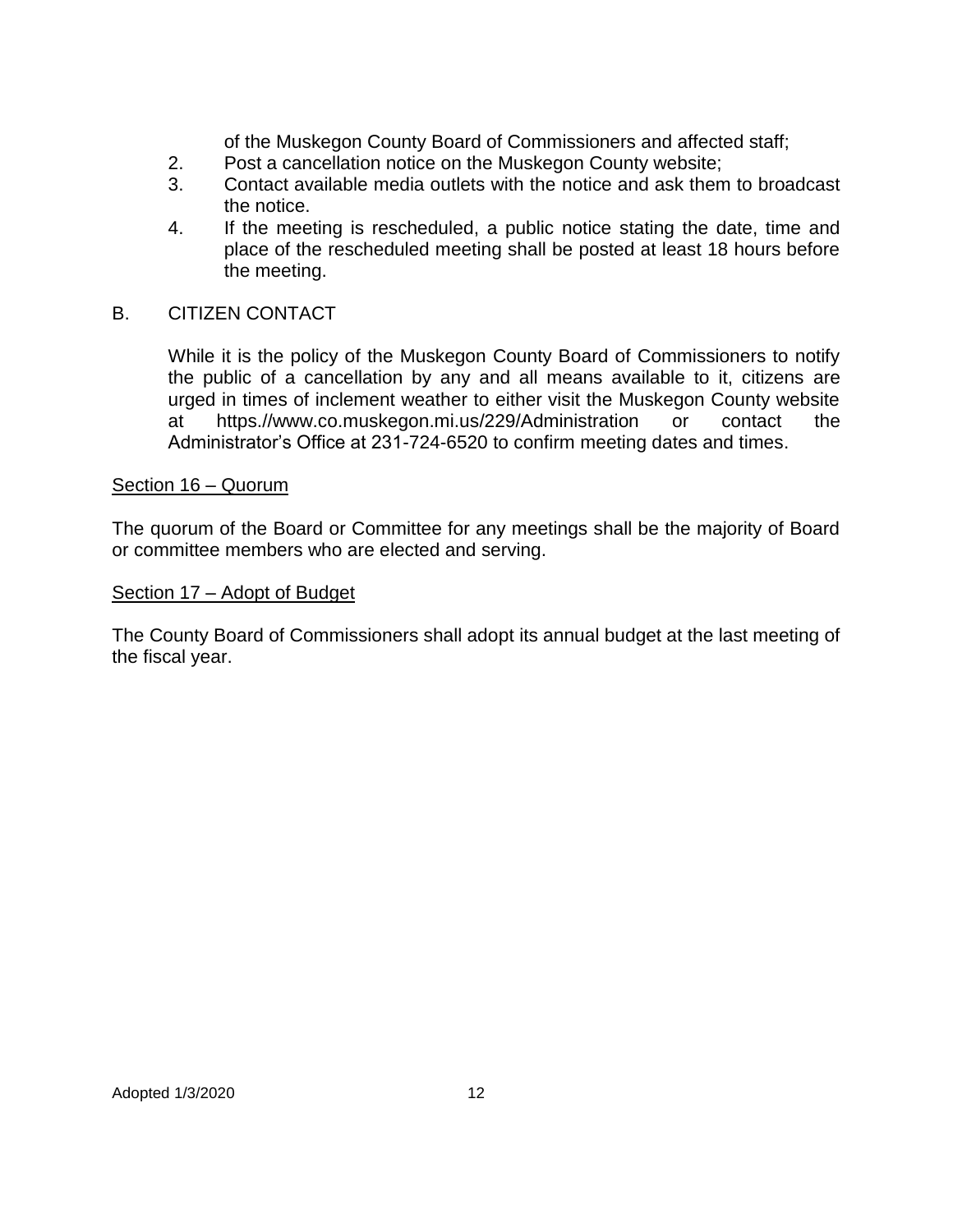# RULE II - BOARD OFFICERS

## Section 1 - Chairperson

The Board, at its first meeting of the January session in each year, shall choose, by roll call or secret ballot if requested, one of its members to be chairperson as set forth in Rule 1, Section 3.

The chairperson shall be elected for two-year terms, as set forth in MCL 46.3(4), unless the Board provides by resolution that the chairperson shall be elected annually for a 1 year term.

If there is a vacancy in the office of chairperson, an election for the position shall take place within 30 days of such date according to the procedure set out in Rule 1, Section 3.

The chairperson shall preside at a meeting of the board, but if the chairperson is absent from a meeting, the vice-chairperson shall preside. In the absence or unavailability of both the chairperson and the vice-chairperson, the chair of the Ways & Means Committee shall preside.

A chairperson may administer an oath to a person concerning a matter submitted to the County Board of Commissioners or connected with the discharge of its duties, may issue subpoenas for witnesses, and may compel the attendance of a witness in the same manner as a court of law.

The County Board of Commissioners designate the vice-chairperson to affix his or her signature to contracts, bond and other documents requiring the signature of the chairperson, because of illness or other exigency which, in the opinion of the board, prevents the chairperson from performing the functions of the office. MCL 46.3 Sec. 3 (5).

The chairperson shall make appointments to standing committees, boards, and commissions subject to approval of the Board of Commissioners.

## Section 2 - Vice Chairperson

The vice-chairperson shall be elected for a one-year term; the elections to occur as set forth in Rule 1, Section 3. The vice-chairperson of the Board shall perform the duties of the chairperson when that person is absent. If there is a vacancy in the office of vicechairperson, an election for the position shall take place within 30 days of such date according to the procedure set forth in Rule 1, Section 3.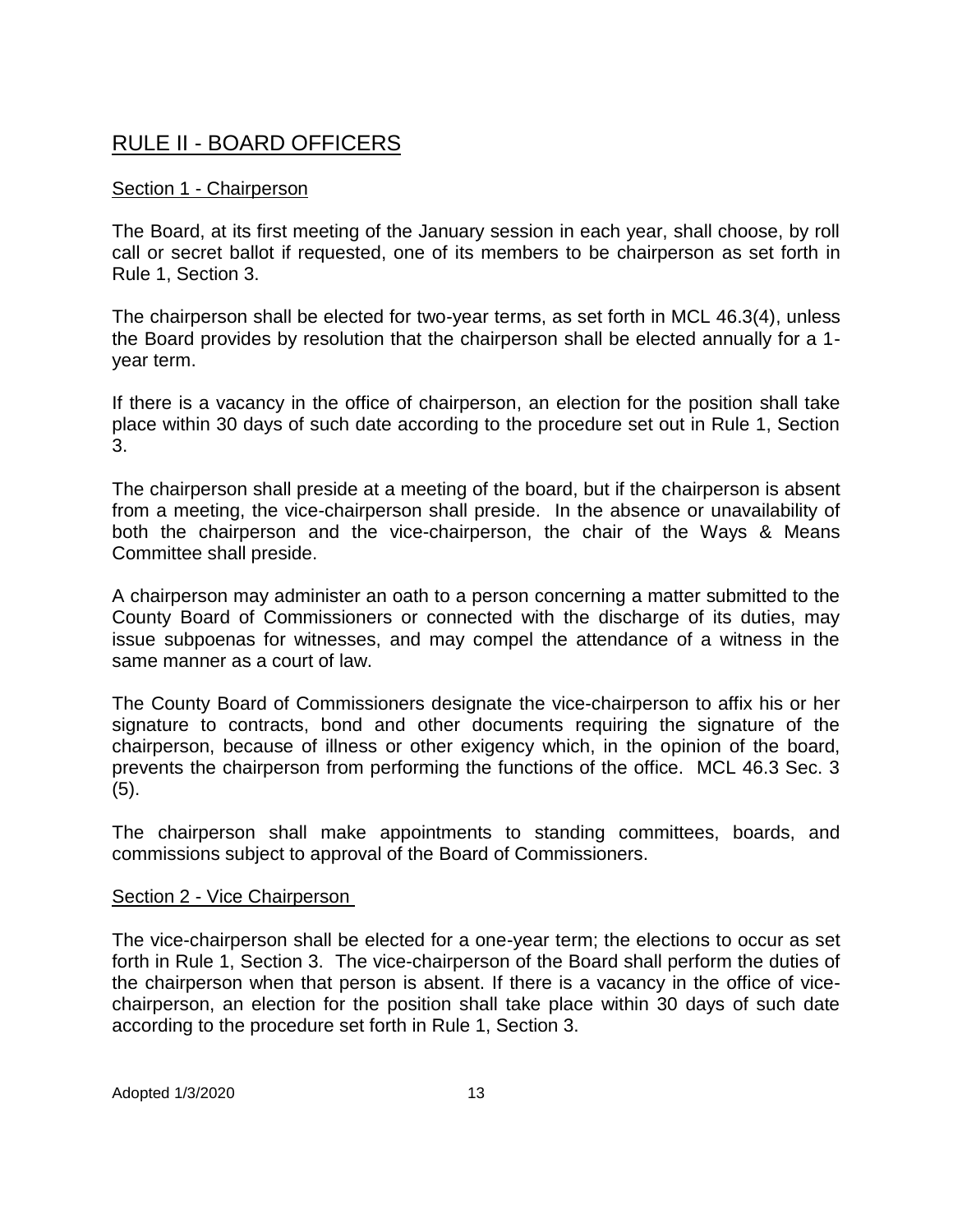# RULE III - ORDER OF BUSINESS

## Agenda Format

A. Board of Commission Meetings

Unless the majority of the Board decides to do something different or votes to suspend, the normal order of business will be as follows:

- 1. Call to Order
- 2. Invocation or Meditation
- 3. Pledge of Allegiance to the Flag
- 4. Roll Call of Commissioners
- 5. Approval of Agenda
- 6. Approval of Previous Minutes
- 7. Public Comment (on an agenda item)
- 8. Public Hearing
- 9. Presentation (time limit 10 minutes)
- 10. Communications
- 11 Committee Reports
- 12. Chairperson's Report
- 13. Administrator's Report
- 14. Unfinished Business
- 15. New Business
- 16. Public Comment
- 17. Final Board Comments
- 18. Closed Session (as needed)
- 19. Adjournment
- B. Committee Meetings

The following shall be the order of business governing the proceedings of the Board of Commissioners while in regular Committee meetings:

- 1. Call to Order
- 2. Roll Call
- 3. Approval of Previous Minutes
- 4. Public Comment (on an agenda item)
- 5. Public Hearing
- 6. Presentation (time limit 10 minutes) /Communication
- 7. Items for Consideration
- 8. Unfinished Business
- 9. New Business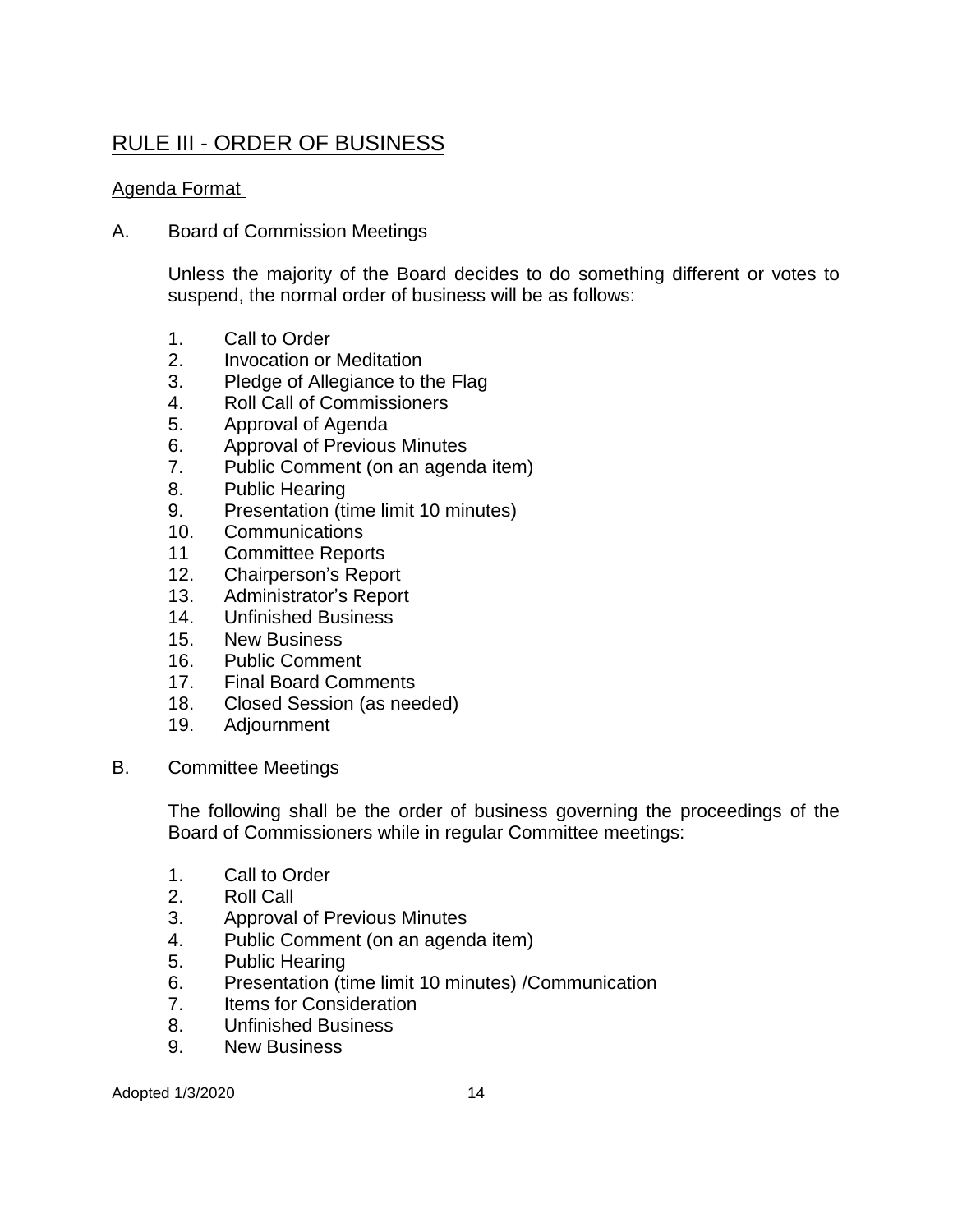- 10. Public Comment
- 11. Final Board Comments
- 12. Closed Session (as needed)
- 13. Adjournment
- C. Special Meetings

Special Meetings, consistent with Rule 1, Section 5 entitled Special Meetings will have their agenda set by the Administration subject to the final approval of the members of the Muskegon County Board of Commissioners attending the special meeting and the agenda shall be consistent with the purpose of the special meeting set forth in the notice.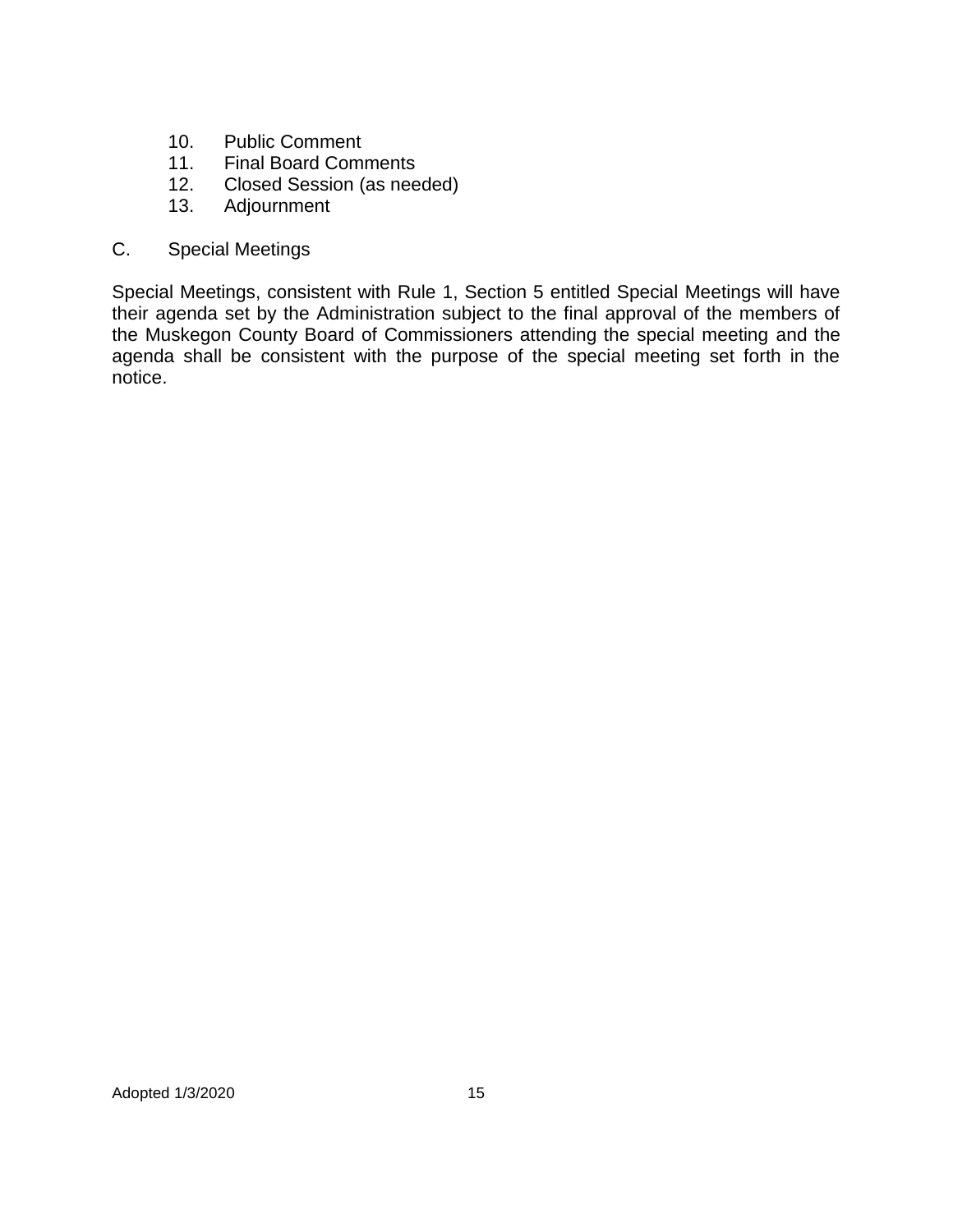# RULE IV - MANNER OF VOTING AND MAJORITY REQUIRED

## Section 1 - Roll Call Vote

The adoption of the annual budget and questions involving the expenditure of public funds shall be by roll call. Any member of the Board may request that the vote on any matter be by roll call.

## Section 2 - Majority Vote

All motions which shall arise at any meetings shall be determined by the vote of a majority of the commissioners present, (1) except the final passage or adoption of any measure of law, or the allowance of any claim against the county, in which case a majority of all the commissioners elected and serving shall be necessary and (2) any other motion or resolution with a voting procedure required by law. .

## Section 3 - Procedure for Taking a Roll Call Vote

The roll is called in alphabetical order, in rotation, except that the presiding officer's name is called last. The debate is finished when one person has answered the roll call. If a member answers "pass" his/her name will be called again at the conclusion of the roll call but before the vote of the chairperson. The chairperson will announce the final result.

## Section 4 - Abstention/Obligation to Vote

All elected members of the Muskegon County Board of Commissioners understand that part of their statutory duty requires them to vote unless they are disqualified as defined in Rule XII.

## Section 5 – Recording Names and Votes of Members

The names and votes of members shall be recorded on an action taken by the Board of or by a Committee if the action is on an ordinance or the appointment or election of an officer, except the vote for chairperson may be by secret ballot. The vote and the name of the member voting on other questions or motions shall be recorded at the request of 1/5 of the members present if the question or motion is before the board, or 1/3 of the members present if the question or motion is before a committee of the board. A record that is made pursuant to this section shall be available for inspection.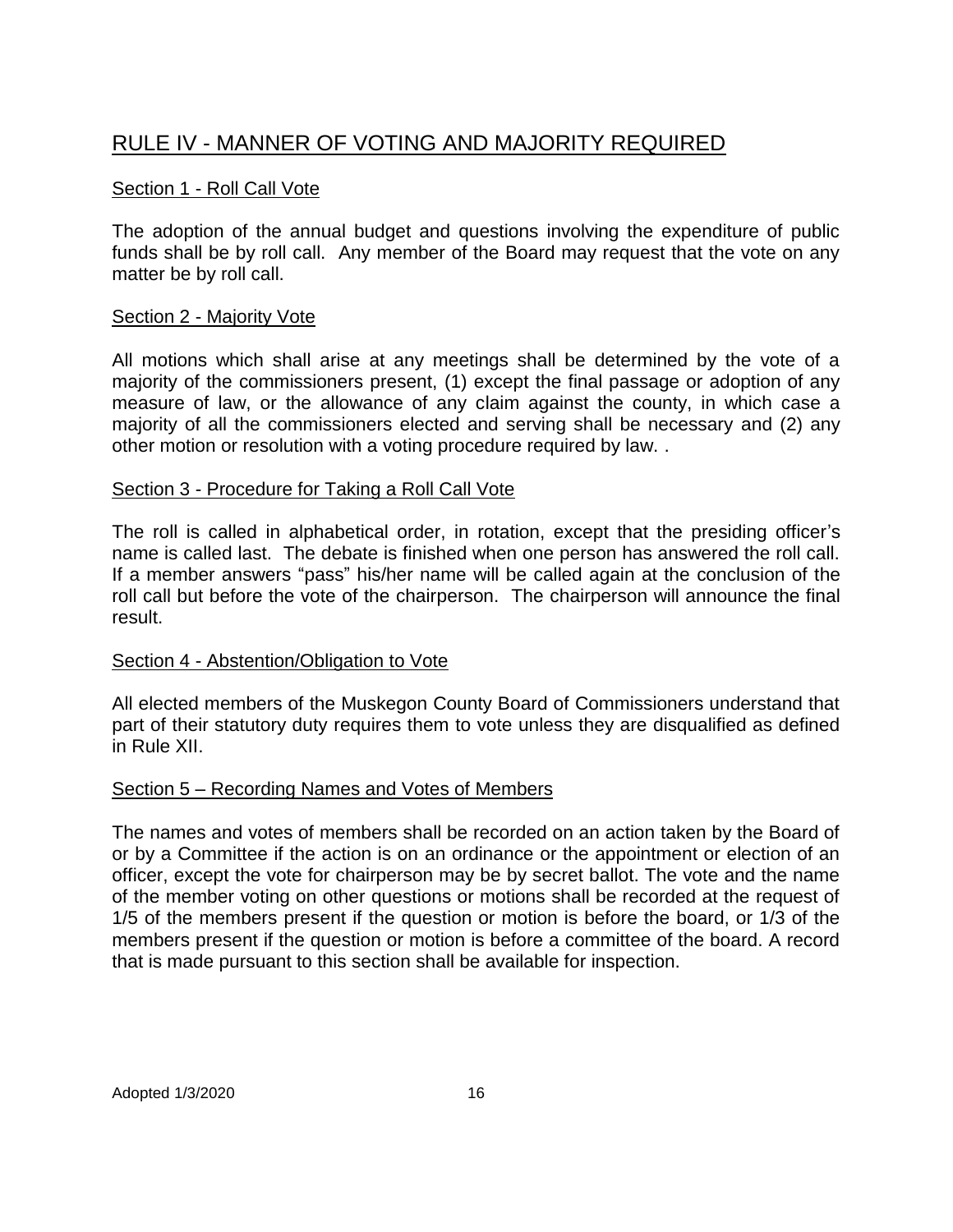# RULE V - RIGHTS AND DUTIES OF MEMBERS

## Section 1 – Duties of the Board

The duties of the members of the Board are set forth in Michigan and federal law, but do not include direct day-to-day management of county staff, which has been delegated to the County Administrator and the Administration Office.

## Section 2 – Addressing the Chairperson

When a member wishes to speak, the member shall address the chairperson and the chairperson must first recognize the member.

## Section 4 – Multiple Speakers Seeking the Floor

When two or more members seek the floor at the same time, the chair shall determine who is to speak first.

## Section 5 - Interruptions

When a member is speaking on any question before the Board, the member shall not be interrupted except to be called to order.

## Section 6 – Call to Order

When a member is called to order, the member shall immediately do so. The Board, if a commissioner appeals the ruling by challenging the ruling of the chair, may overrule the call to order.

## Section 7 – Chairperson Votes

The chairperson shall vote on all questions, except on an appeal from the chairperson's decision. In the event of a tie vote, the ruling of the chairperson is sustained.

## Section 8 – Speaking During Roll Call Vote

After a vote is ordered and the clerk directed to call the roll, no member shall be entitled to speak to the question. Upon completion of the roll, a member may explain said vote upon recognition by the chairperson.

## RULE VI – MOTIONS, RESOLUTIONS, PROCLAMATIONS & TRIBUTES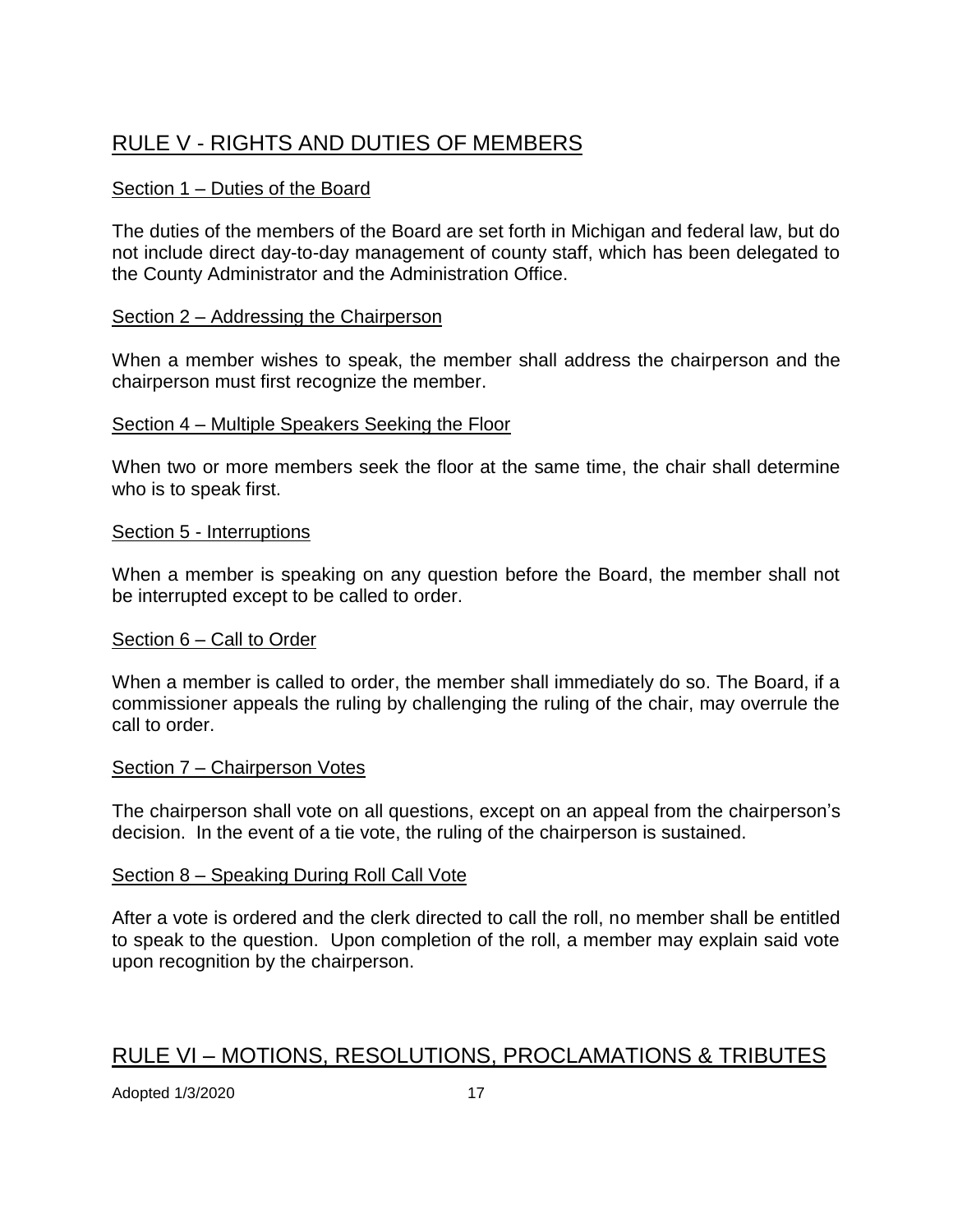## Section 1 – Motions & Seconds

No motion shall be put or debated unless seconded. All motions shall be put in writing at the request of the chairperson or any member of the Board and a copy shall be provided to the county clerk.

Except in the case of a motion that is deemed an emergency matter by a vote of at least 2/3 of the Commissioners elected and serving, no Commissioner may make any motion and the Board will not consider action on any motion on any substantive county matter or issue (excluding staff recommended matters, routine county matters, and resolutions, proclamations, and tribute requests under section 2), unless the subject matter of the motion has first been referred to a committee for consideration and recommendation by that committee. The chairperson of the Board shall decide whether a matter is substantive for purpose of this section, subject to appeal pursuant to section 8.

A Commissioner that desires the Board to take action on a matter must first make a motion that is adopted by the majority of the Board to refer the matter to a committee. If the motion to refer a matter to a committee for consideration and recommendation is adopted, the committee to which such matter is referred shall consider the matter at its next regular meeting and shall make a recommendation on the matter to the Board for consideration by the Board at the Board's next regular meeting. If the committee fails to consider the matter and make a recommendation to the Board within the time prescribed by this section, the Board may take up the matter for consideration and action without delay.

## Section 2 – Resolutions, Proclamation and Tribute Requests Time for Action

Resolution, proclamations, and tribute requests submitted by Commissioners or the public will not be acted upon by the Board of Commissioners at the time presented unless time sensitive. All such requests will be referred for Chair/Vice Chair/Administrative review and for recommendations to the Board at a later date regarding a) consideration of the request at a future regular Board meeting; or b) receipt of the request as information only.

*Submittal of information to the Board or receipt of information by the Board does not constitute approval, endorsement or consent.* 

## Section 3 – Order of Motions

When a question is under debate, no motion shall be in order except the following which shall have precedence in order named: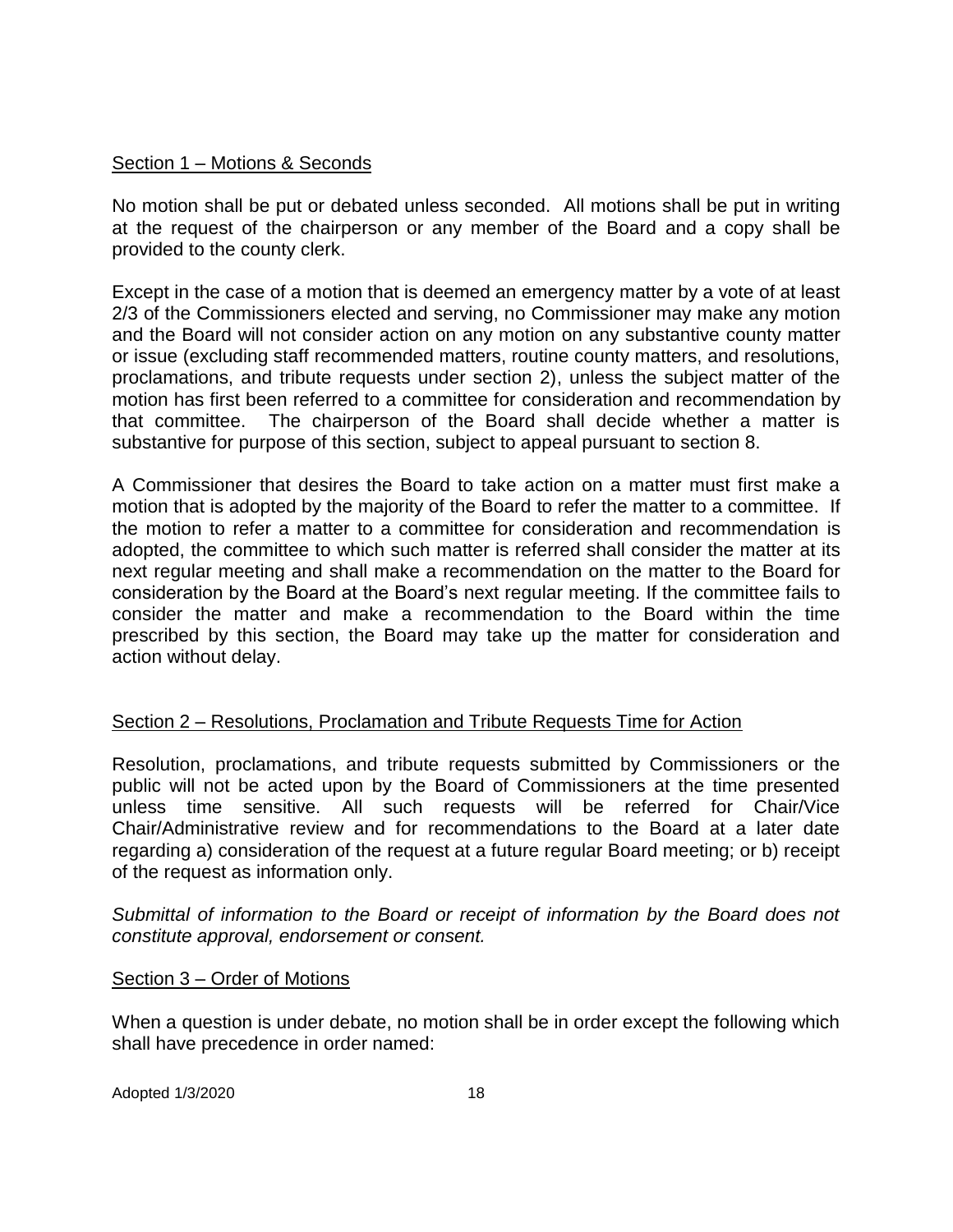## PRIVILEGED MOTION

- A. Fix the time to which to adjourn
- B. Adjourn
- C. Recess
- D. Raise a question of privilege
- E. Call for orders of the day (requires the adopted program or order of business to be followed)

## SUBSIDIARY MOTION

- F. Limit or extend debate
- G. Postpone to a certain time<br>H. Comment or refer
- Comment or refer
- I. To amend
- J. To postpone indefinitely

## Section 4 – Further Information

A suspension of the rules is not necessary for requesting staff to provide further information or for requesting additional information from a recognized authority in the audience if requested to by the Board Chairperson.

## Section 5 – Motions for Reconsideration

A motion to reconsider must be made by a member who voted with the prevailing side and requires a simple majority vote for adoption, if all members who voted with the prevailing side are present or have been notified that the reconsideration shall be moved, otherwise a two-thirds vote is required.

A motion for reconsideration of any question before the Full Board shall not be in order unless made on the same day, or at the meeting of the Full Board next succeeding that on which the decision proposed to be reconsidered was made. Provided, however, a motion to reconsider a vote in a standing committee can be made and taken up regardless of the time that has elapsed since the vote was taken and there shall be no limit to the number of times a question can be reconsidered.

## Section 6 – Motions to Rescind or Amend

A motion to rescind or amend a previously adopted motion may be made but must be seconded and is debatable. With previous notice, the motion requires a majority vote. Without previous notice, a two-thirds vote is required. A motion to rescind or amend a previously adopted motion is not in order if the action sought to be rescinded or amended has already occurred and is impossible to undo; if the Board has voted to enter into a contract and the other party has been so notified; or if a resignation has been acted upon and the person notified.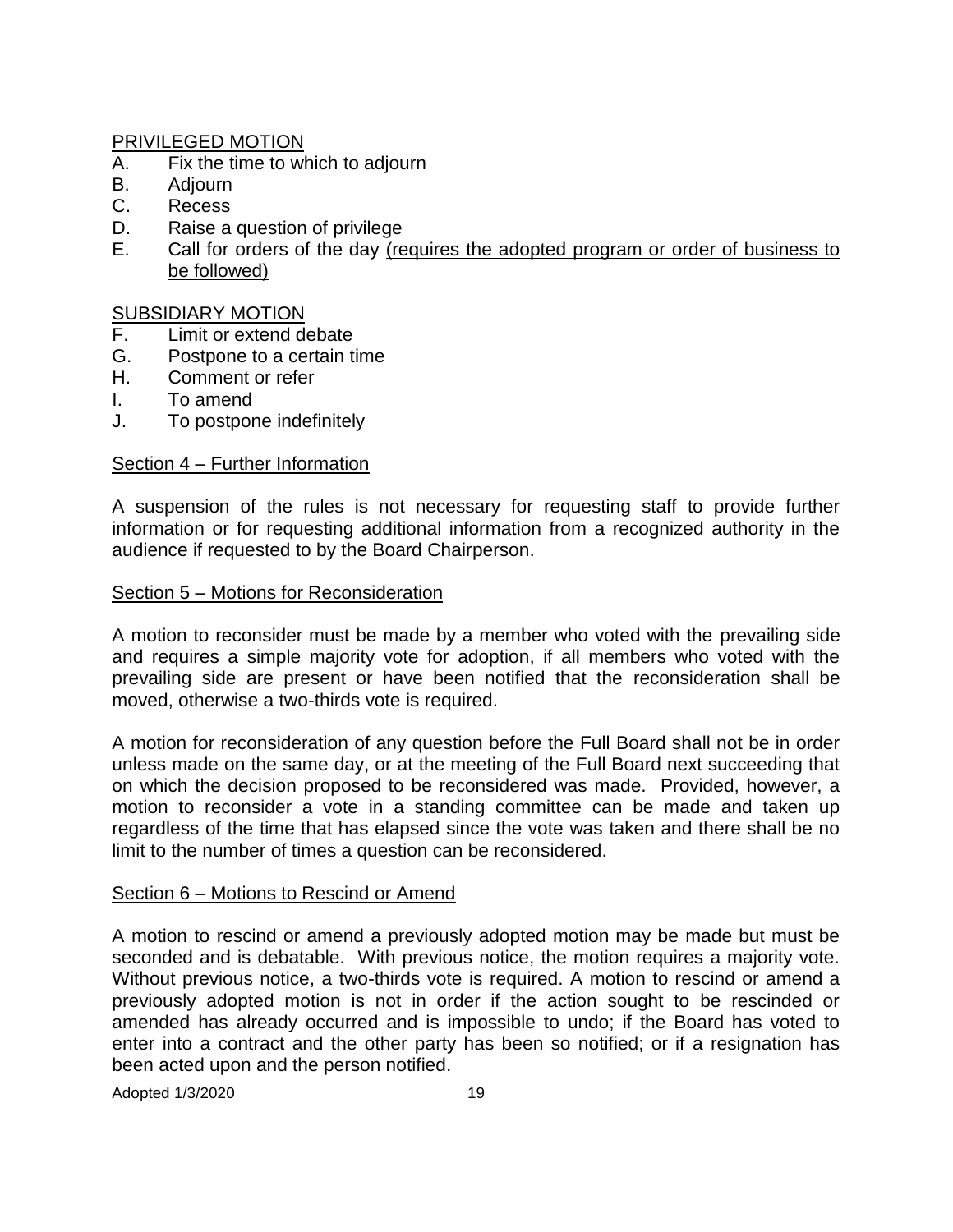## Section 7 – Division of the Question

- A. A division of any motion shall be made when so requested by any member of the Board; provided however, such division shall be so distinct that one part being taken away, the other will remain as an entire motion for decision.
- B. A request by a Board member for a division of question is an incidental motion normally not debatable. The motion may not be reconsidered. It can, however, be amended.
- C. If the subjects differ, the question must be divided upon the sole request of a commissioner. If the topics relate, but can stand alone, the question may be divided on a regular motion and a simple majority vote.

## Section 8 – Appeal Decision of the Chair

When an appeal is taken from a decision of the chair, the question shall immediately be put in the following form: "Shall the ruling of the chair be sustained?" The question shall be determined by a majority vote of the members present, except that the chairperson shall not vote. Should the vote result in a tie, the chair shall be sustained.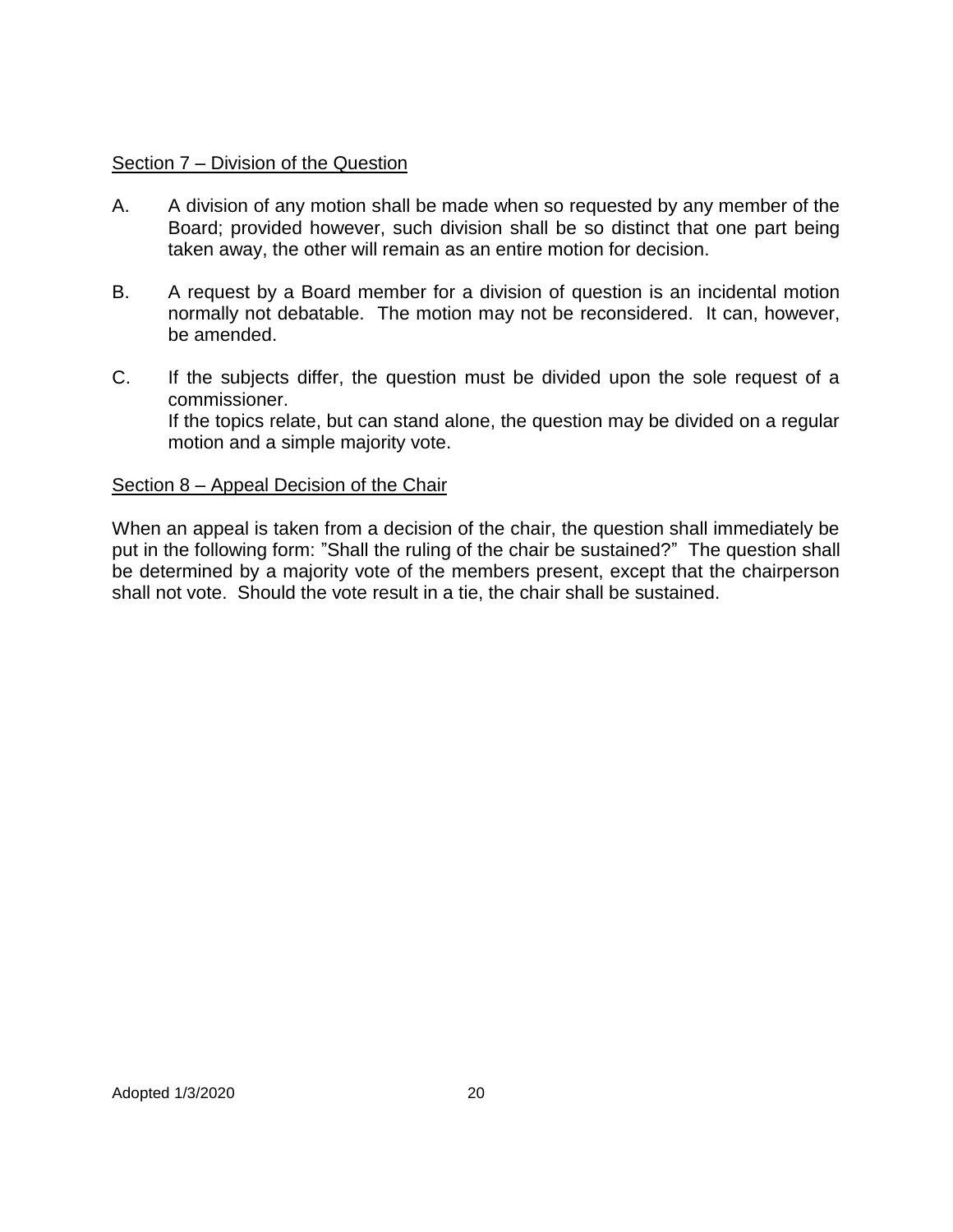# RULE VII - CONFLICT OF INTEREST

## Section 1 – General Conflicts of Interest

Questions regarding a conflict of interest shall be handled in the following manner:

A. Any Board member may raise the point of a potential conflict of interest among the group. A conflict of interest shall include, but is not limited to, a matter pending before a board, commission or committee identified in Section 2 in which:

1. A Board Member has a direct pecuniary interest in the matter or in the outcome of the matter, if such interest would result in an incompatibility between the Member's private interests and the Member's fiduciary duties; or

2. A person in the Member's immediate family has a direct pecuniary interest in the matter or in the outcome of the matter, if such interest would result in an incompatibility between the Member's private interests and the Member's fiduciary duties. "Immediate family" means a Member's spouse, children, stepchildren, grandchildren, parents, brothers, sisters, grandparents, parent's inlaw, or any individual living in the Member's household.

B. Procedure for General Conflicts. Before participating in a decision, hearing, or casting a vote on a matter on which a Member may reasonably have a conflict of interest as identified above, the Member shall disclose the potential conflict of interest to the Board of Commissioners or committee.

1. A Board Member who has disclosed a conflict of interest shall disqualify himself or herself at the outset of the hearing or discussion and shall not participate in the deliberations or decision. The Member shall not attempt to exert his or her personal influence with respect to the matter, either at or outside the meeting. The presence of the Member at the meeting shall not be counted in determining the presence of quorum for purposes of the vote on the matter presenting the conflict of interest. The Member's ineligibility to vote shall be reflected in the minutes of the meeting.

2. If the Member is an applicant submitting an application, contract, transaction or any other matter to the board, commission, or committee, the Member may be present in the meeting room during discussion to make a presentation and answer questions.

3. If a Member plans not to attend a meeting at which he or she has reason to believe that the board, commission, or committee will act on a matter in which the Member has a conflict of interest, he or she shall disclose to the chair of the meeting all facts material to the conflict of interest.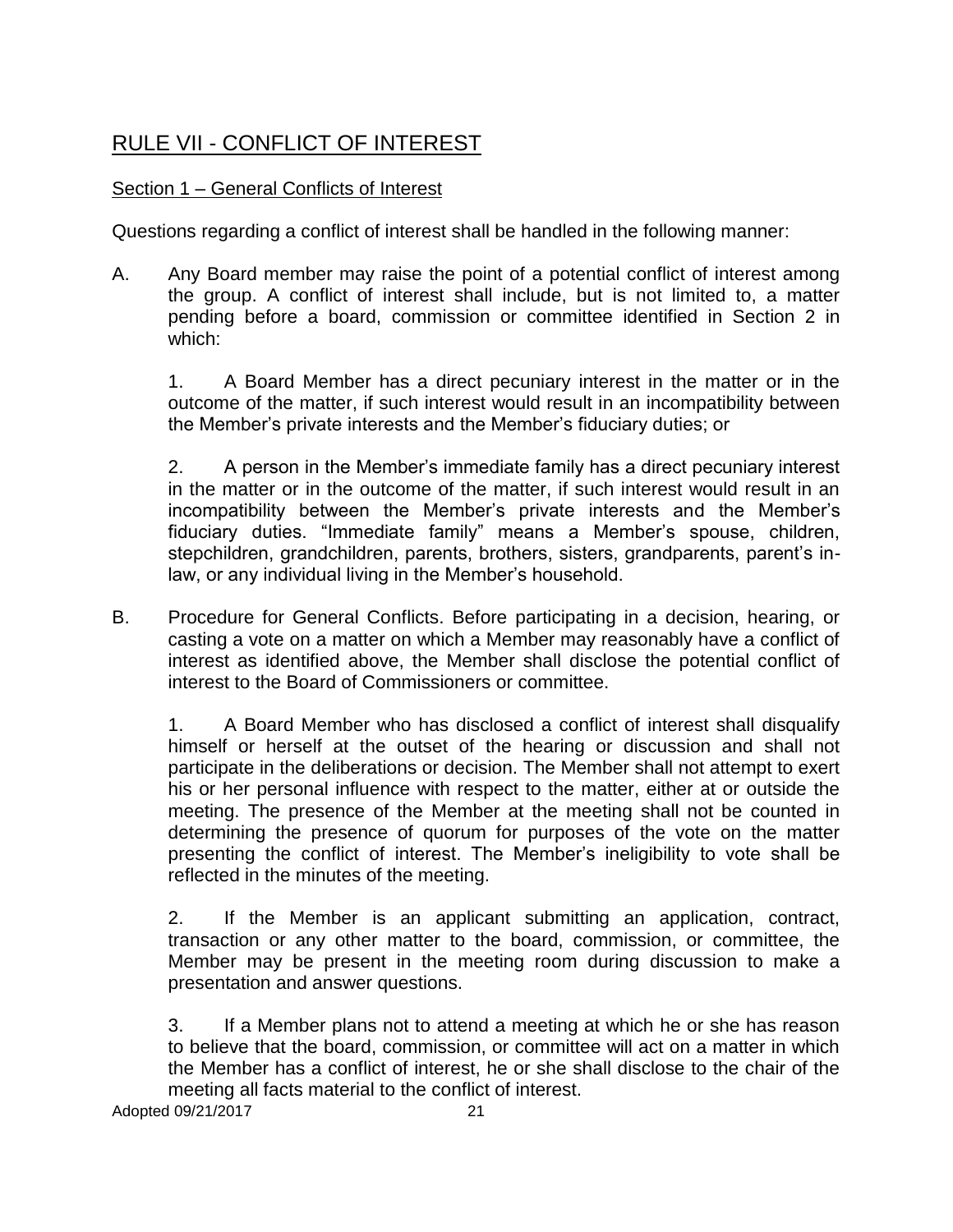The chair shall report the disclosure at the meeting and the disclosure shall be reflected in the minutes of the meeting.

## Section 2 – Contracts with the County

- A. When discussions involve a contract, to which the Commissioner or Committee member is a party, directly or indirectly, a Board Member or Committee Member is expected to immediately disclose a potential conflict of interest in the question to the official body, which disclosure shall be made as a matter of public record.
- B. After disclosure, the Board of Commissioners or Committee shall determine if any exemptions apply under the Contracts with Public Servants and Public Entities Act, 1968 PA 317 ("the Act"). If the Act is applicable, the County or Committee shall follow the procedure in the Act to determine if and how to approve such contract.

## RULE VII - COMMITTEES

## Section 1 - Standing Committees

- A. The Chairperson of the County Board of Commissioners shall, by the first regularly scheduled Board of Commissioner's meeting following the Organizational Meeting of the Board, designate the regular committees of the Board and designate the chairperson and vice chairperson as a membership of each committee for the ensuing year. Such appointments are subject to the approval of the majority of the commission.
- B. Once appointed by the chairperson and approved by the majority of the Commission, the chairperson and vice-chairperson shall hold that position until such time as the chairperson or vice-chairperson shall leave office or until such time as either the chairperson or vice-chairperson is reappointed or a new chairperson or vice-chairperson is appointed.
- C. The following standing committees-of-the-whole of the Board of Commissioners and their respective duties are established. These lists are meant to be illustrative but not necessarily inclusive of all such duties.

COMMUNITY DEVELOPMENT/STRATEGIC PLANNING Accommodations Tax Capital & Public Improvements (excluding items within confines of Public Works Board) Convention Center County Real Estate Economic Development Corporation Fairgrounds Port Development

Adopted 09/21/2017 22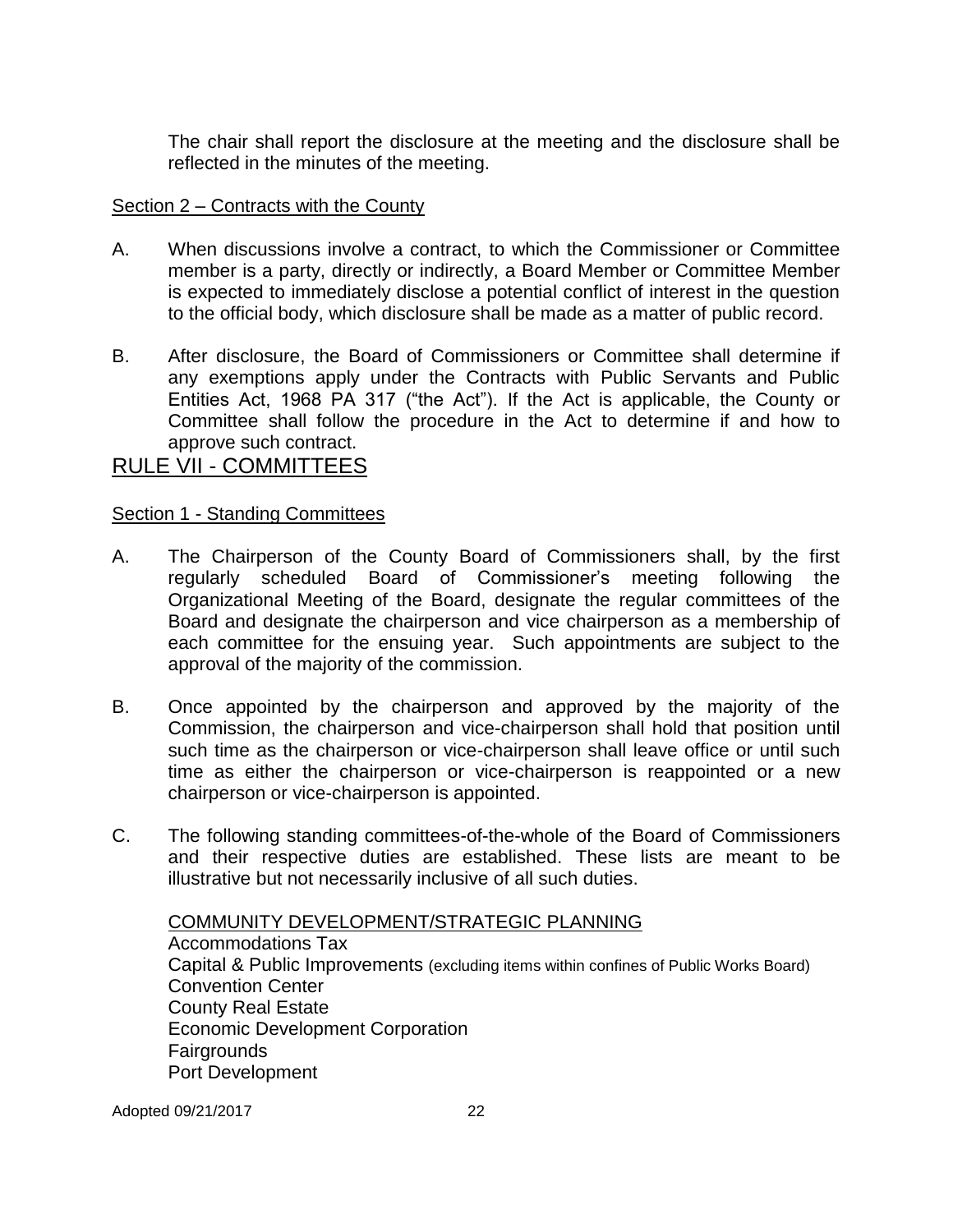Heritage Landing **Parks** Special Projects Tourism West Michigan Shoreline Regional Development Commission

## COURTS/PUBLIC SAFETY

Building Security Child Care Circuit Court (if budgetary) District Court (if budgetary) Emergency Services Family Court (if budgetary) Jury Commission Juvenile Transition Center Probate Court (if budgetary) **Prosecutor** Public Defender **Sheriff** 

#### HUMAN SERVICES

Child Haven Cooperative Extension Medical Examiner Public Health State Institutions (CMH 10% Match) Veterans' Affairs

#### TRANSPORTATION

Airport Muskegon Area Transit System **Trolleys** 

#### WAYS & MEANS

Administration Corporate Counsel Elected Officials (excluding judges, courts, prosecutor and sheriff) Equal Employment Opportunity **Equalization** Facilities Management Finance & Management Services HealthWest (if budgetary) Human Resources Information Technology Personnel Rules Committee

Adopted 09/21/2017 23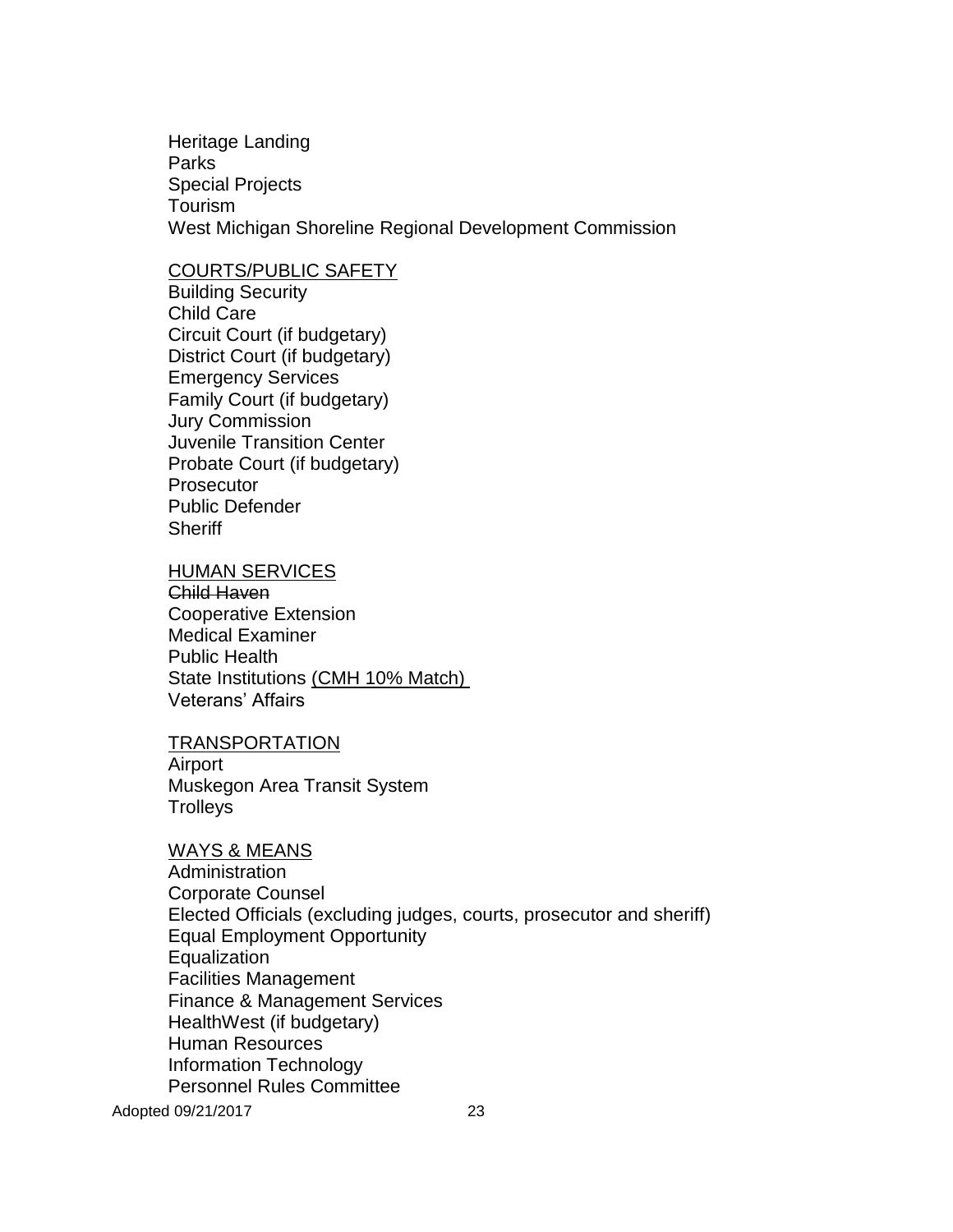D. Each committee is to be responsible for policy and program development for the areas, departments and projects assigned. As assigned by the Administrator, responsibility for personnel and financial matters that change or alter budgets, shall be assigned to the Ways & Means Committee.

## Section 2 – Special Committees

The chairperson of the Board, with the approval of the Board of Commissioners may appoint such special committees as the chairperson deems necessary. The purpose of the committee, its charges, the length of time it shall exist, and its membership shall be stated in the minutes of the Board of Commissioners meeting at which it was established.

## Section 3 – Committee Procedure

- A. When a quorum for a scheduled meeting is not achieved within fifteen (15) minutes of the appointed meeting time, the meeting shall be adjourned.
- B. Any member finding it necessary to be excused from the committee meeting before adjournment shall notify the chairperson or acting chairperson.
- C. Committee chairpersons shall be allowed to enter into the discussion on any items under consideration.

## Section 4 – Board Liaison Appointments

The Chairperson of the Board of Commissioners shall, with the approval of the Board, appoint commissioners to serve on various community commissions, boards and committees.

- A. Appointment to these commissions, boards or committees, shall be for the purpose of representing the County Board and **no**t the commissioner's personal position on issues and/or projects that come before the commission, board or committee.
- B. The term of the appointment shall coincide with the commissioner's term.
- C. The Commissioner Liaison will regularly attend scheduled meetings. If more than three unexcused consecutive meetings are missed by the Commissioner Liaison, the Board Chair through a majority vote of the Board may remove that Commissioner Liaison and appoint a replacement.
- D. The Commissioner Liaison will report back to the Board of Commissioners on a regular basis.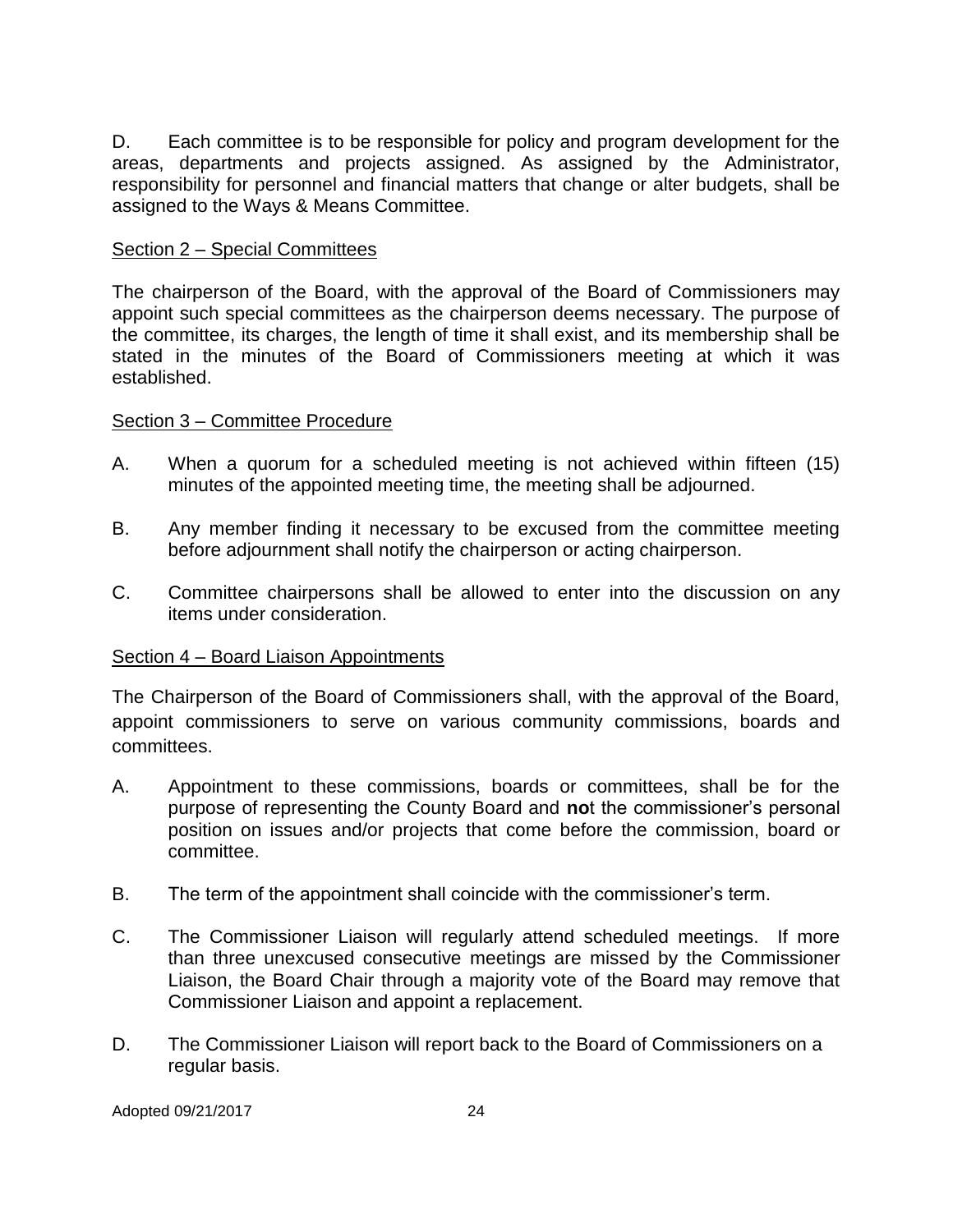## Section 5 – Ad Hoc Committees

The Chairperson of the Board of Commissioners shall, with the approval of the Board, appoint commissioners to serve on Ad Hoc committees that may be required from timeto-time for special projects that are generally time-limited. The term of the appointment may vary based upon the needs of the committee. Certain Ad Hoc committees shall be purely advisory and the Board of Commissioners shall indicate if the committee is purely advisory when the Ad Hoc Committee is created.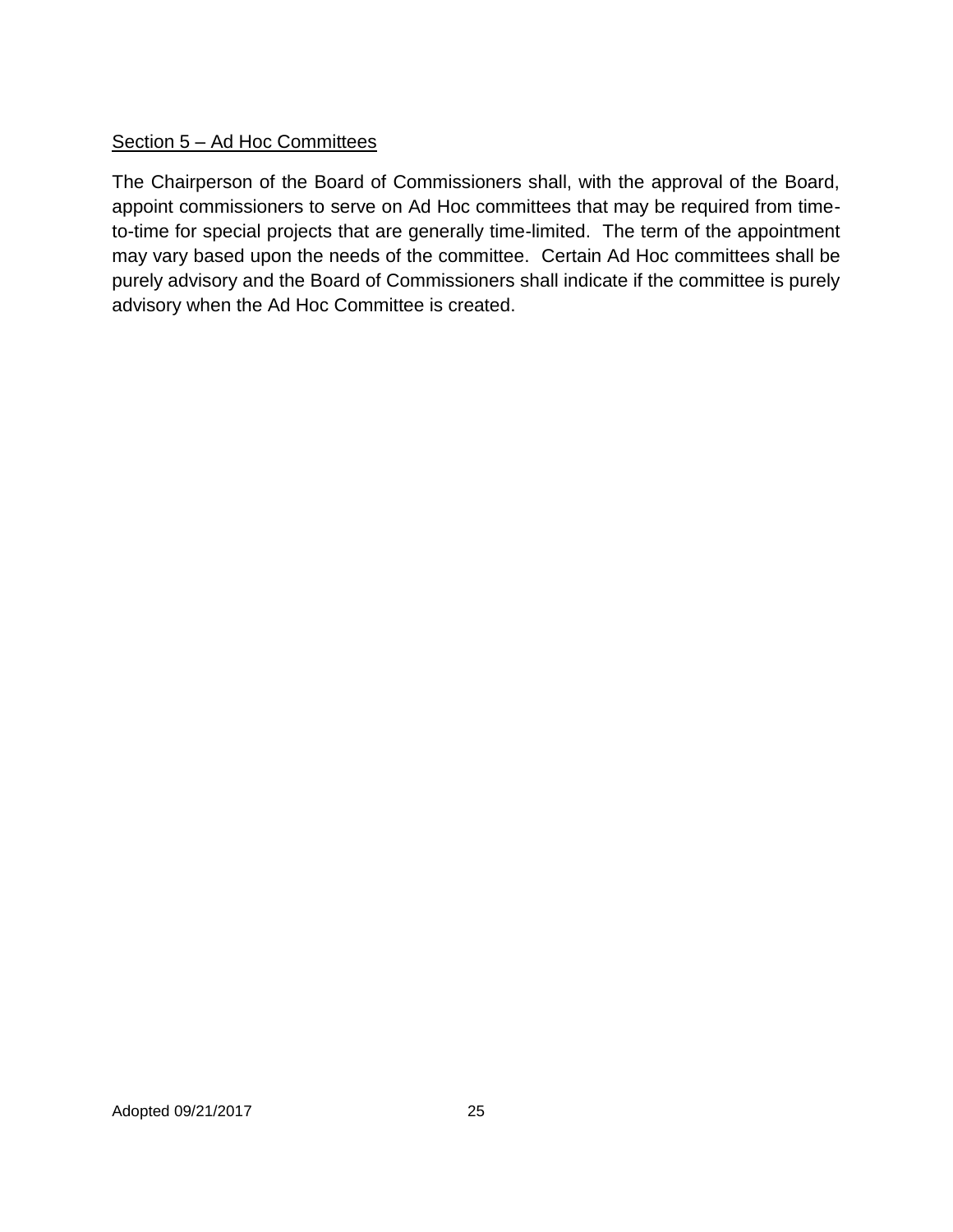## RULE IX – SCOPE AND PARLIAMENTARY PROCEDURE

Unless expressly stated otherwise or unless another board has the authority to and has adopted its own rules, these rules shall be applicable to the Muskegon County Board of Commissioners and any established boards, committees and subcommittees of the County.

The County may rely on Robert's Rules of Order for guidance on parliamentary procedure, but the County shall not be required to strictly follow and has not adopted Robert's Rules of Order to govern in all questions of conduct and procedure.

The Muskegon County Board of Commissioners retains the authority to adopt any other additional rules or regulations it decides better serves the interests of conducting business before the County Board.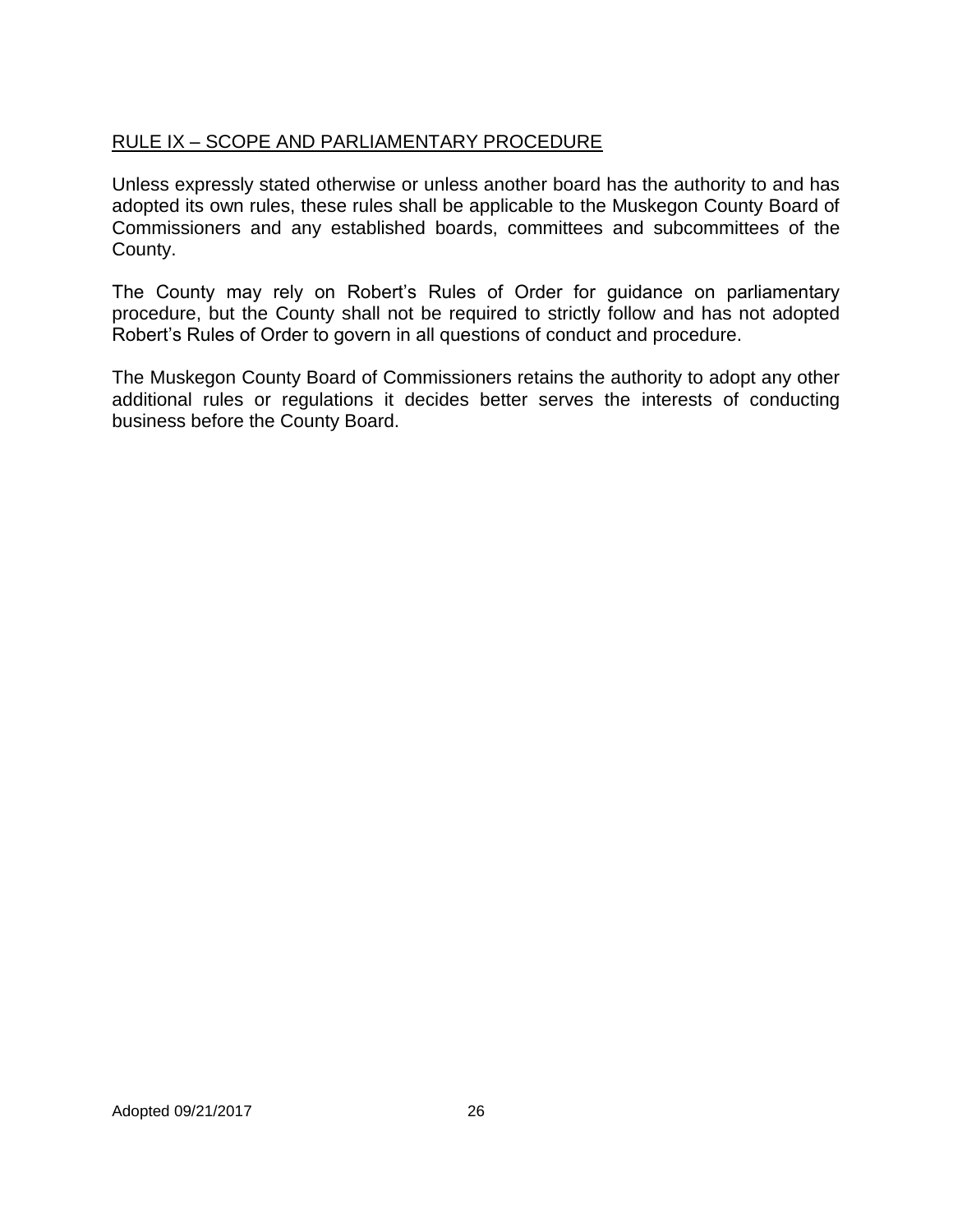# RULE X - AMENDMENTS TO MUSKEGON COUNTY BOARD RULES

The Chairperson of the County Board of Commissioners will annually appoint Commission members to the Board Rules Committee. It is recommended at least one member be a newly appointed commissioner. This Committee will also be comprised of Corporate Counsel and Administrator designee for staffing purposes.

The Board Rules Committee, shall on an annual basis review the Rules as approved by the Board of Commissioners at their organizational meeting, for any necessary language modification or changes in procedures. Once reviewed, the proposed changes will be shared with each Commissioner and after 14 days, a recommendation to approve motion will be brought to the Board of Commissioners. Amendments to these rules shall not be made at any meeting at which any commissioner is unable to attend because of official county business.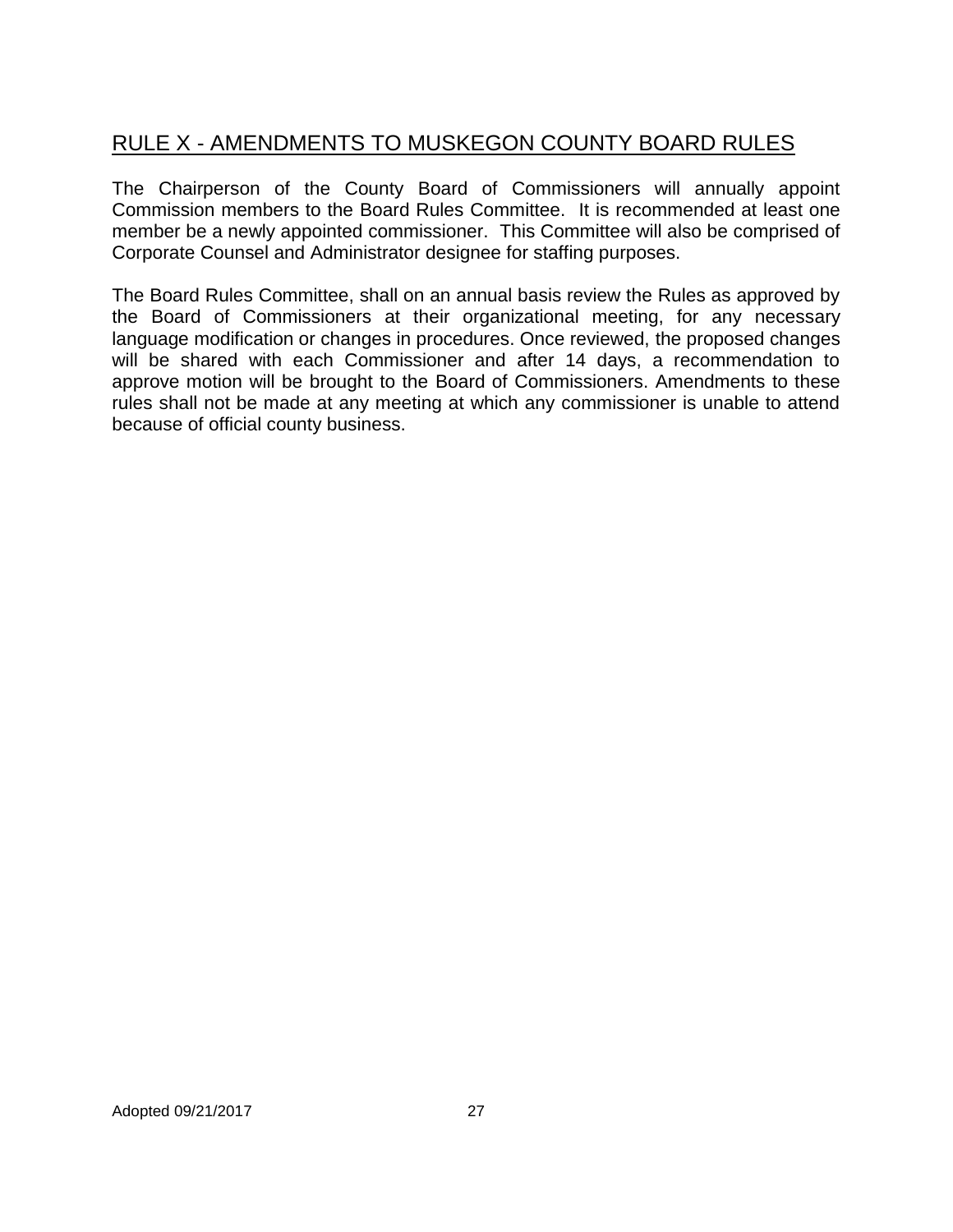# RULE XI – AGENDA & MINUTES

The agenda for the Board of Commissioners' meetings/committees will be prepared by the Administrator and Chairperson (of the Board or the Committee, depending on the meeting at issue) and made available to all members of the Board or the Committee prior to the Board/Committee meetings.

Minutes must be kept for all meetings of the Board of Commissioners and the Committees (unless purely advisory) in compliance with the requirements of the Open Meetings Act, MCL 15.269, and are required to contain: 1) a statement of the date, scheduled time and place of the meeting and its actual starting time and ending time; 2) the members present as well as absent/excused; 3) a record of any decisions made at the meeting and a record of all roll-call votes; and 4) an explanation of the purpose(s) if the meeting is a Closed special meeting Session.

Except for minutes taken during a Closed Session, all minutes are considered public records, open for public inspection and must be available for review as well as copying at the Office of the Muskegon County Clerk. Proposed minutes shall be available for public inspection within eight (8) business days after the meeting to which the minutes refer. Approved minutes shall be available within five (5) business days after the meeting at which they were approved.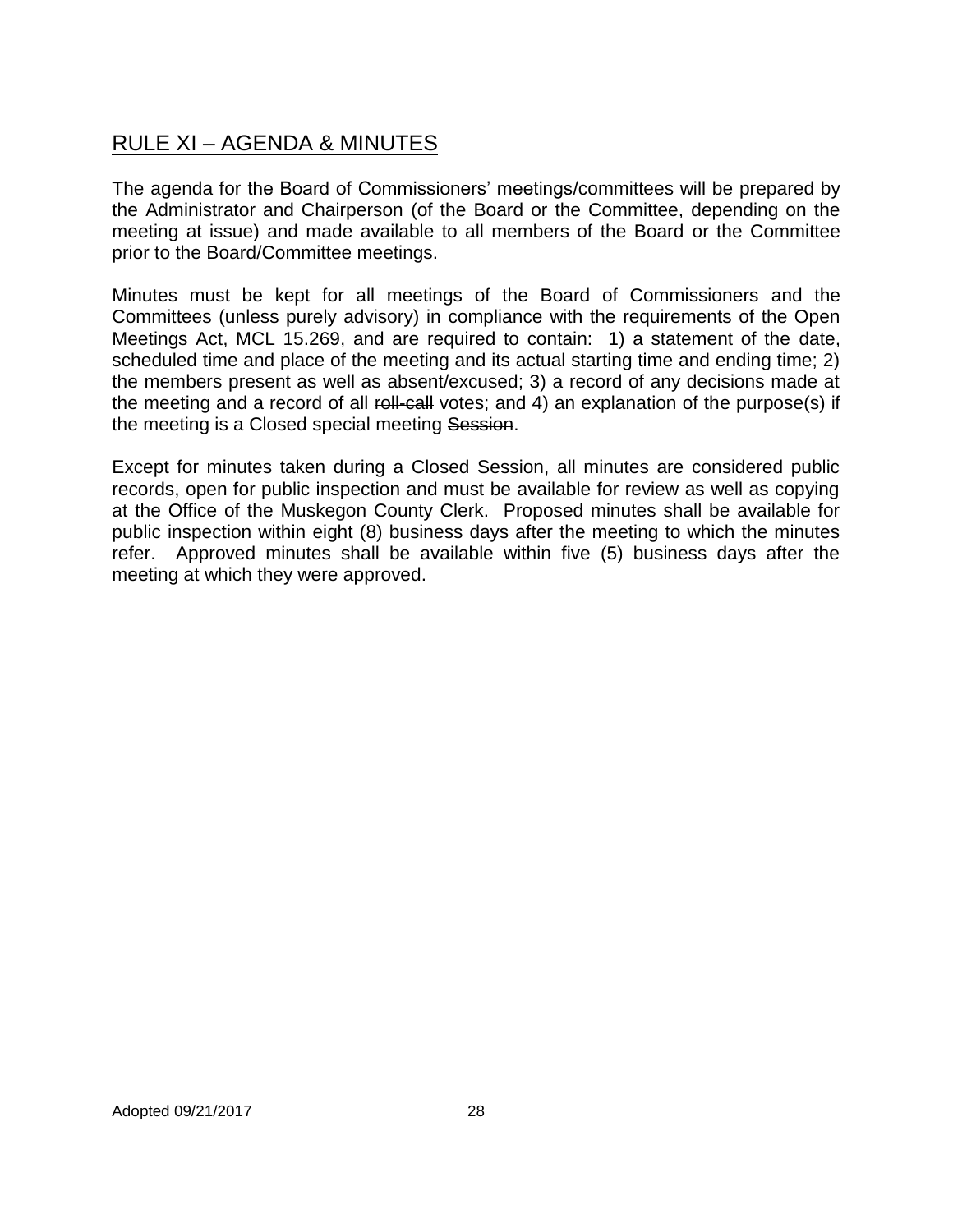# RULE XII - GOVERNING CLAIMS FOR PERSONAL EXPENSES INCURRED IN THE OFFICIAL CONDUCT OF COUNTY BUSINESS

## Section 1 – Payment/Reimbursement of County Business Expenses

## Accountable Plan

In accordance with IRS regulations, the County of Muskegon has an accountable plan that allows reimbursement for authorized business expenses with no effect on taxable compensation. IRS accountable plan rules apply to all reimbursements and advances for authorized business expenses, both travel and non-travel related. IRS rules require (a) that an adequate accounting for these expenses must be submitted within a reasonable period of time after a reimbursable business expense is paid or incurred, and (b) any excess reimbursement or allowance must be returned within a reasonable period of time.

It is local County policy that:

- Adequate accounting is to be submitted in a format acceptable to the Accounting Office within 30 days after the expense is incurred.
- Any excess or non-allowable payment must be paid back within 45 days after the expense was paid or incurred, whether the result of excess advance, reimbursement, direct payment, or purchase card payment. If the purpose is cancelled, the advance or other payment must be paid back within 45 days after the advance or other payment was issued. Employees may elect to reimburse the County either by check or through payroll deduction. If no reimbursement action is taken by the employee within 45 days, an automatic payroll deduction for the amount owed will occur.

## Definitions & Taxes

Board members, elected officials, employees, and agents of the county shall be reimbursed for necessary personal expenses incurred in the conduct of county business in accordance with the following rules and regulations:

## A. Definitions

- 1. Board members are those individuals elected to the Muskegon County Board of Commissioners.
- 2. Elected officials are those individuals duly elected and serving in the statutory offices of the County of Muskegon.
- 3. Employees are those individuals duly appointed and listed on the regular payroll of the county.
- 4. Agents of the county are those individuals retained on a fee basis or special appointment to perform valuable acts on behalf of the county.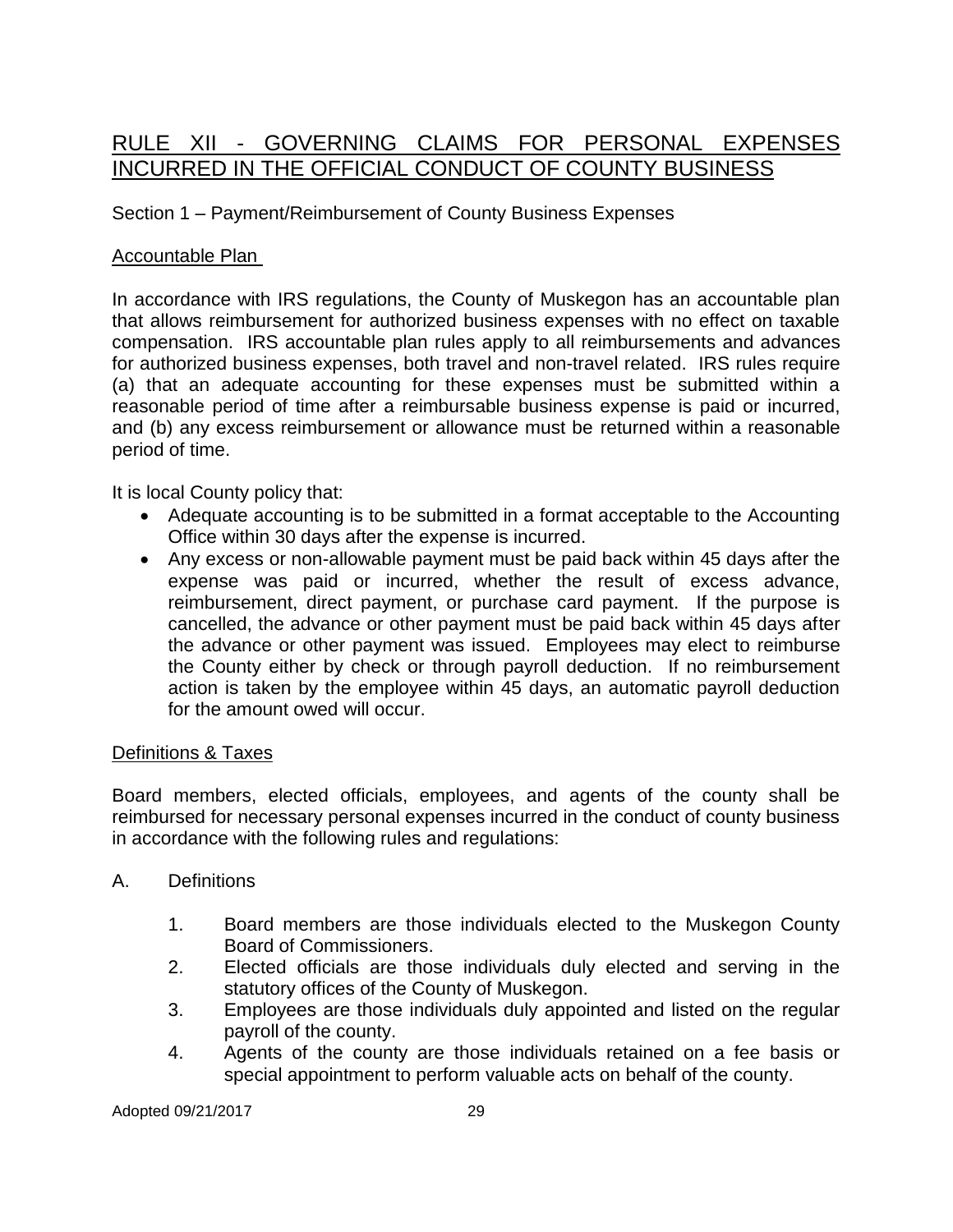The County Commission shall designate such agents prior to expense approval.

B. Taxes - Wage and salary compensation shall be subject to applicable tax laws.

## Section 2 - Rules and Regulations

Individual meals while traveling on authorized County business are reimbursable expenses (if paid by the traveler) or an allowable expense (if paid by County purchase card in accordance with the P-Card Policy) on the basis of actual expenses incurred as supported by itemized receipts. The following rules and regulations also apply:

## A. Travel Expense

Individuals traveling on authorized County business may be reimbursed up to the maximum standard IRS per diem amount allowed for meals (this is the M&IE [meals and incidental expenses] rate column less the current incidental portion) as applicable for the destination city for out-of-county travel excluding lodging and transportation to the destination. Travelers must supply detailed receipts of actual meal expenses incurred. As long as the total of actual expenses incurred in a day does not exceed the maximum daily amount per the GSA/IRS tables, the employee is entitled to full reimbursement for actual allowable expenses. If a County purchase card is used for meal expenses, amounts expended in excess of allowable daily amount will require the employee to reimburse the County for the overage amount.

The following exceptions shall apply:

- 1. All meals provided by the business event shall be deducted from the per diem amount at the rate of 18% for breakfast, 32% for lunch and 50% for dinner.
- 2. Travel involving periods of less than a day shall be paid as follows: reimbursement of the maximum rate will be 50% for dinner; 32% for lunch, and 18% for breakfast which is to include not more than 20% added to the base cost for tips.
- 3. If no eateries near the destination are within the per diem range: a Department Director has the authority to sign off on the overages.

B. All persons returning from authorized travel must turn in evidence of expenditures and complete a travel reconciliation form within thirty (30) days after returning from the authorized travel. To comply with IRS requirements, the business purpose of the travel must be documented in the report. Notwithstanding the 30-day requirement, purchase card receipts must be provided to department finance staff within three business days of the end of the month that the travel occurred to ensure timely processing and posting of the credit card transactions. Board members, elected officials and all employees and agents claiming expenses shall properly document and receipt, whenever practicable, all such actual expenses.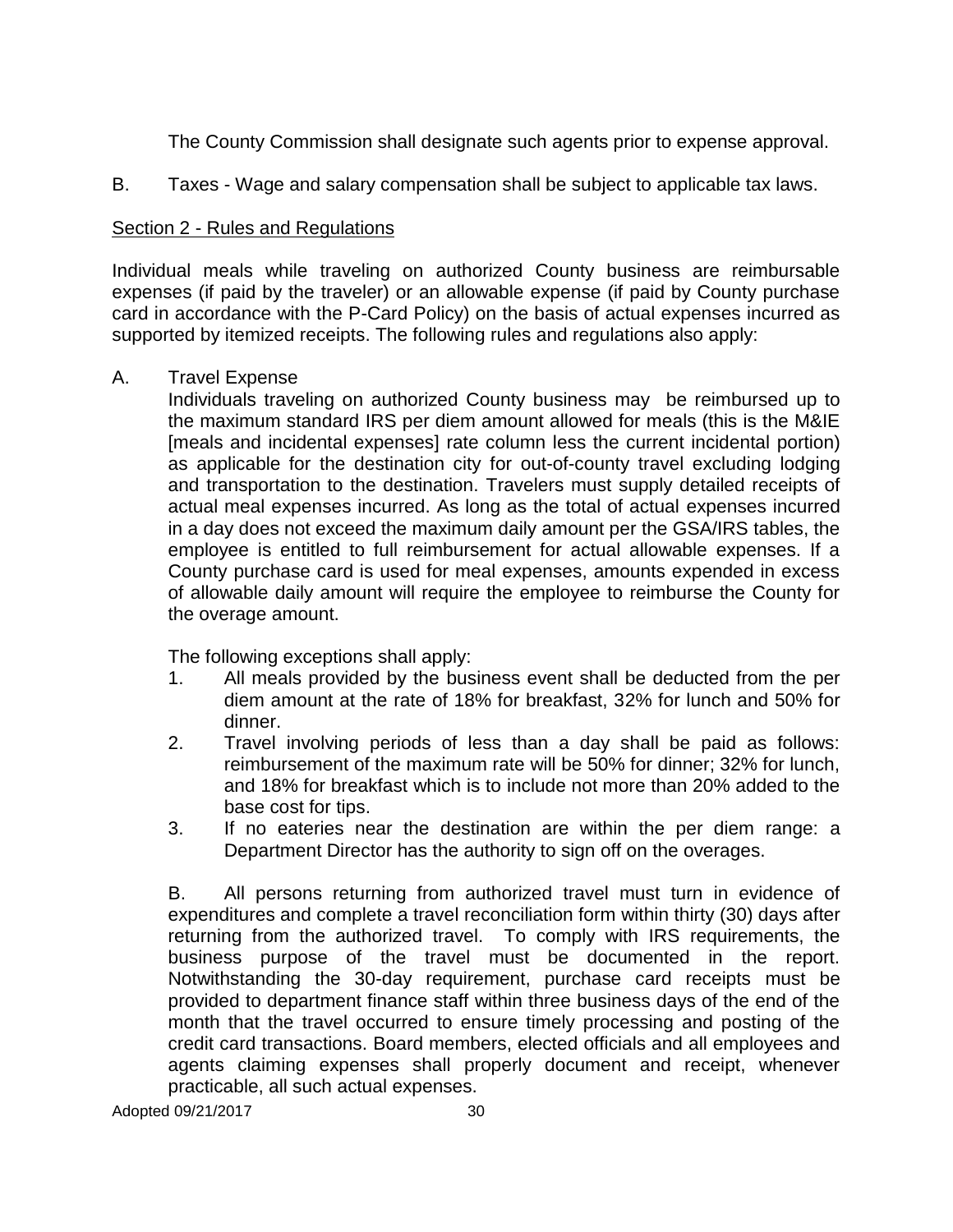In so doing, the following guidelines shall be followed:

- 1. Interstate Travel
	- a. A travel authorization form must be completed and sent to the Administrator's office for all non-routine travel (i.e. conferences, seminars, trainings) outside the state.
	- b. Prior approval must be obtained from the Administrator and the County Board Chairperson, or in his/her absence the vice chairperson or a designated representative.
	- c. In emergency situations, prior approval of the County Board Chairperson or the Administrator is sufficient and mandatory.
	- d. All travel authorization forms should be forwarded to the Accounting Office for reconciling purposes.
- 2. Intrastate Travel
	- a. A travel authorization form must be completed and kept in the department records for all non-routine travel (conferences, seminars, trainings) inside the state but out-of-county. Regular outof-county business meetings that occur on a periodic basis do not require a travel authorization form to be completed.
	- b. Prior approval must be obtained from the director.
	- c. All travel authorization forms should be forwarded to the Accounting Office for reconciling purposes.
- 3. Estimated Expenses will be itemized on the travel authorization form before travel authorization. Actual Expenses will be itemized for reimbursement after completion of travel. Sample itemized expenses are: Mileage, transportation, meals, lodging, etc.
- 4. Mileage Expense is calculated:
	- a. Only when a personal automobile is used for transportation.
	- b. When travel starts or ends at home the total miles will be adjusted to subtract mileage to commute to/from work per IRS rules.
	- c. The mileage rate is the same as the current IRS mileage rate or otherwise approved in labor agreement.
- 5. Receipts for public transportation (bus, rail, air) must be provided for full reimbursement of actual cost. The mode of transportation selected shall be the most economical available to provide necessary connections and to accommodate meeting schedules. The class of such transportation shall generally be coach or tourist.
- 6. All claimed receipts are to list the details of what was purchased. Reimbursement of Alcohol is strictly prohibited.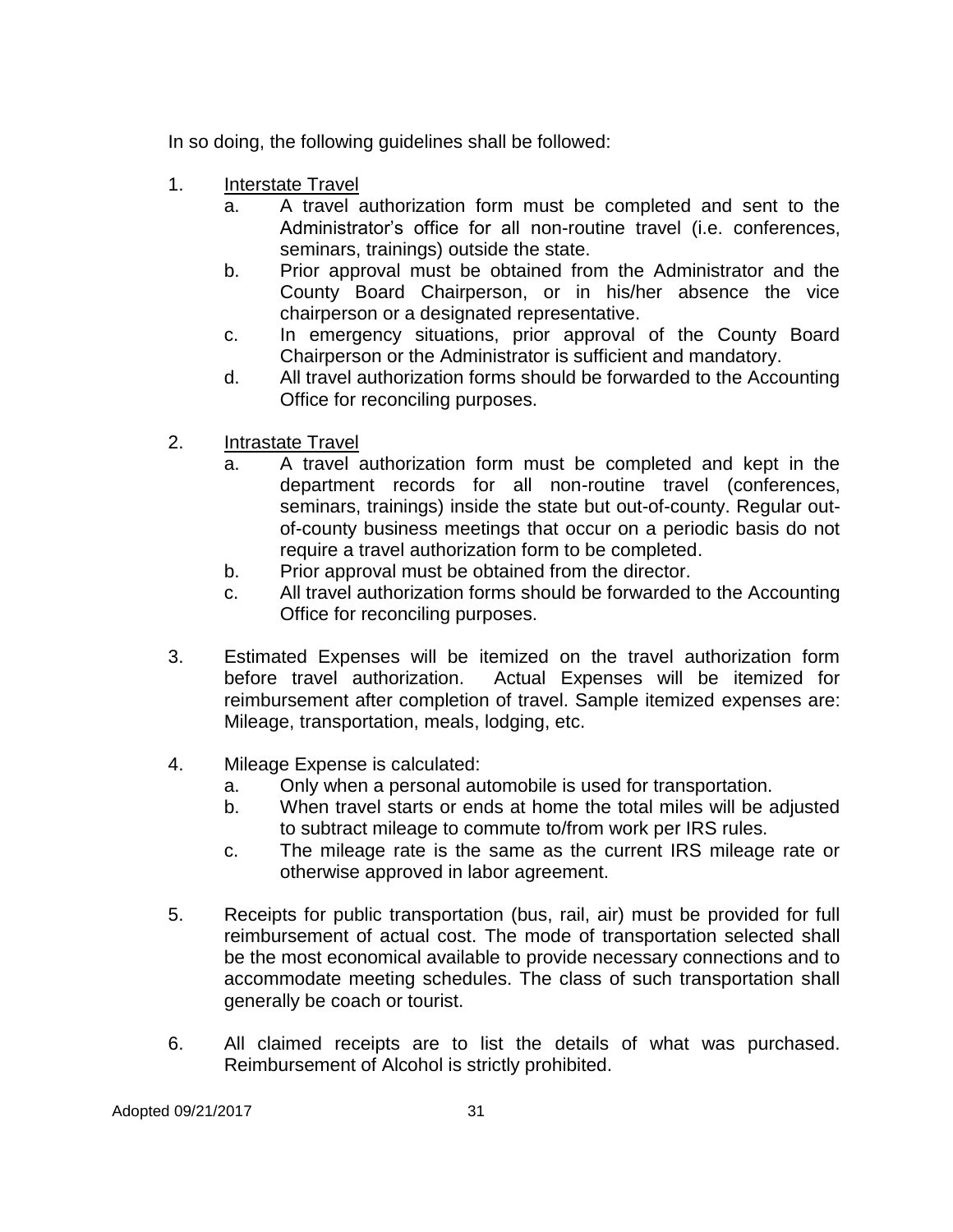- 7. Only three meals may be claimed per day regardless of the hours worked.
- 8. Receipts for lodging will be reimbursed for actual cost. If sharing lodging with a non-employee, the reimbursement is limited to the single occupancy rate. If lodging is on an American Plan (meals included), the County will reimburse the cost of meals for the employee only.
- 9. Gratuities claimed shall be reasonable for services provided, but in no case shall exceed 20%.
- 10. Reimbursement for travel will be allowed for only one travel day to a meeting, conference, etc. and one travel day returning from the meeting, conference, etc.
- 11. When flying on County business and at County expense, departing and return flights must be of first consideration in and out of the Muskegon County Airport. An exception to such rule shall be in the case of an emergency situation or if undue delay in travel would result from application of such rule. If this exception is used, an explanation of such exception should be included with travel voucher.
- C. Board Members may request and receive a \$50 daily stipend for out-of-county travel subject to a limit of 15 daily stipends per calendar year. Because this stipend falls under the IRS criteria for supplemental wages, it will be paid in the next regular payroll cycle following submission, subject to applicable payroll withholding and fringes.

## Section 3 - Reimbursement

Travel and expenses incurred relating to official county business which does not require travel outside the county may be reimbursed in accordance with the following:

- A. County vehicles shall be used for travel whenever available and practicable.
- B. County business mileage (personal vehicle) is reimbursable at the lower of the IRS rate or otherwise approved in labor agreement. County business mileage submitted for reimbursement shall be properly itemized and explained by listing (a) starting, destination and ending locations, (b) the business purpose and description of the trip, (c) total reimbursable County business mileage of the trip. Per IRS Regulation 1.232-1(b)(5), round-trip commute mileage must be subtracted from the day's total mileage if business travel started and ended at home.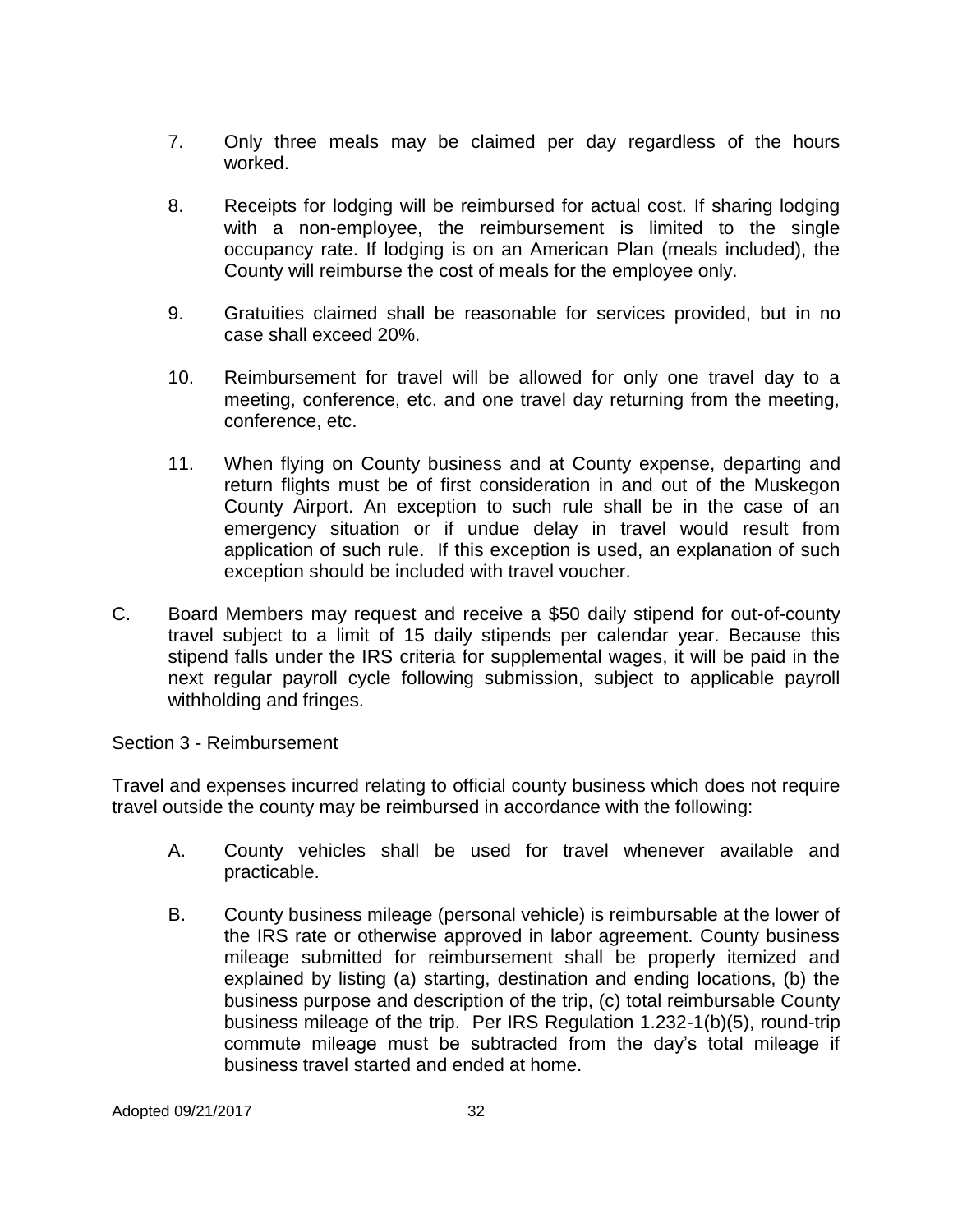C. Reimbursement for in-county meals, for meetings with directors, department heads, managers and staff, is prohibited unless participants are working an extended period of time and approval has been received from the Administrator.

## Section 4 - Travel Expense Vouchers

All travel expense vouchers shall be properly completed and signed by the employee and approved by the appropriate authority in writing prior to submission with the Travel Authorization Form to the Accounting Department.

## Section 6 - Conferences

A. Each commissioner shall be allowed to attend both the annual and legislative Michigan Association of Counties (MAC) conferences, but may apply to the Board Chairperson to attend one National Association of Counties (NACo) each calendar year. If attending a NACo conference, allowance to attend one MAC conference will be granted.